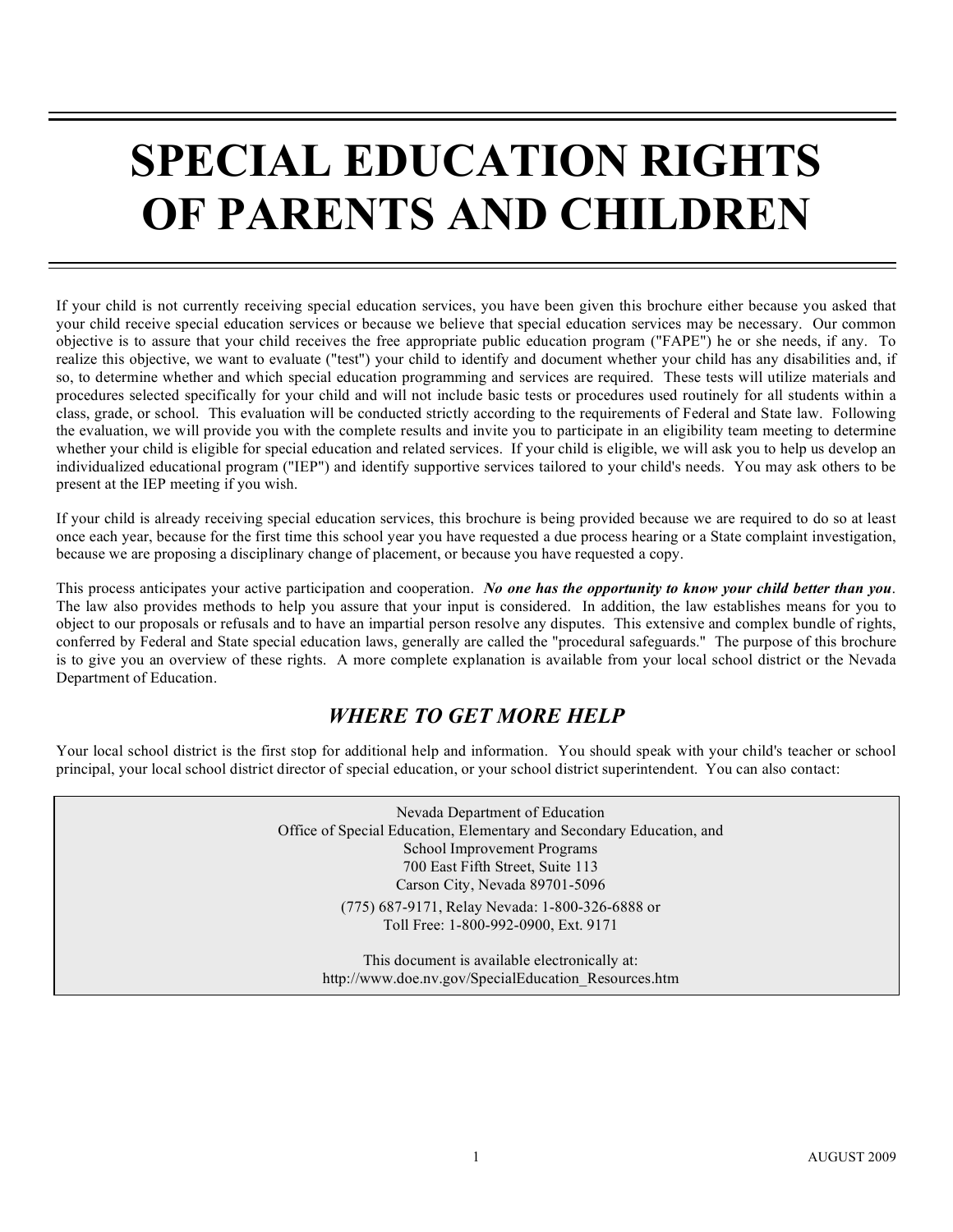# *PRIOR WRITTEN NOTICE*

# **Notice**

Your school district<sup>1</sup> must give you written notice (provide you certain information in writing), whenever it:

- 1. Proposes to initiate or to change the identification, evaluation, or educational placement of your child, or the provision of a free appropriate public education (FAPE) to your child; **or**
- 2. Refuses to initiate or to change the identification, evaluation, or educational placement of your child, or the provision of FAPE to your child.

# **Content of notice**

The written notice must:

- 1. Describe the action that your school district proposes or refuses to take;
- 2. Explain why your school district is proposing or refusing to take the action;
- 3. Describe each evaluation procedure, assessment, record, or report your school district used in deciding to propose or refuse the action;
- 4. Include a statement that you have protections under the procedural safeguards provisions in Part B of the Individuals with Disabilities Education Act (IDEA);
- 5. Tell you how you can obtain a description of the procedural safeguards (a copy of this document) if the action that your school district is proposing or refusing is not an initial referral for evaluation;
- 6. Include resources for you to contact for help in understanding Part B of the IDEA;
- 7. Describe any other choices that your child's individualized educational program (IEP) committee considered and the reasons why those choices were rejected; **and**
- 8. Provide a description of other reasons why your school district proposed or refused the action.

# **Notice in understandable language**

The notice must be:

- 1. Written in language understandable to the general public; **and**
- 2. Provided in your native language or other mode of communication you use, unless it is clearly not feasible to do so.

If your native language or other mode of communication is not a written language, your school district must ensure that:

- 1. The notice is translated for you orally or by other means in your native language or other mode of communication;
- 2. You understand the content of the notice; **and**
- 3. There is written evidence that 1 and 2 have been met.

# *NATIVE LANGUAGE*

*Native language,* when used with an individual who has limited English proficiency, means the following:

- 1. The language normally used by that person, or, in the case of a child, the language normally used by the child's parents;
- 2. In all direct contact with a child (including evaluation of the child), the language normally used by the child in the home or learning environment.

For a person with deafness or blindness, or for a person with no written language, the mode of communication is what the person normally uses (such as sign language, Braille, or oral communication).

# *ELECTRONIC MAIL*

If your school district offers parents the choice of receiving documents by e-mail, you may choose to receive the following by e-mail: 1. Prior written notice;

- 2. Procedural safeguards notice; **and**
- 3. Notices related to a due process complaint.

<sup>&</sup>lt;sup>1</sup> Throughout this document the term "school district" is used although the provisions apply to other public agencies responsible for providing a free appropriate public education to your child.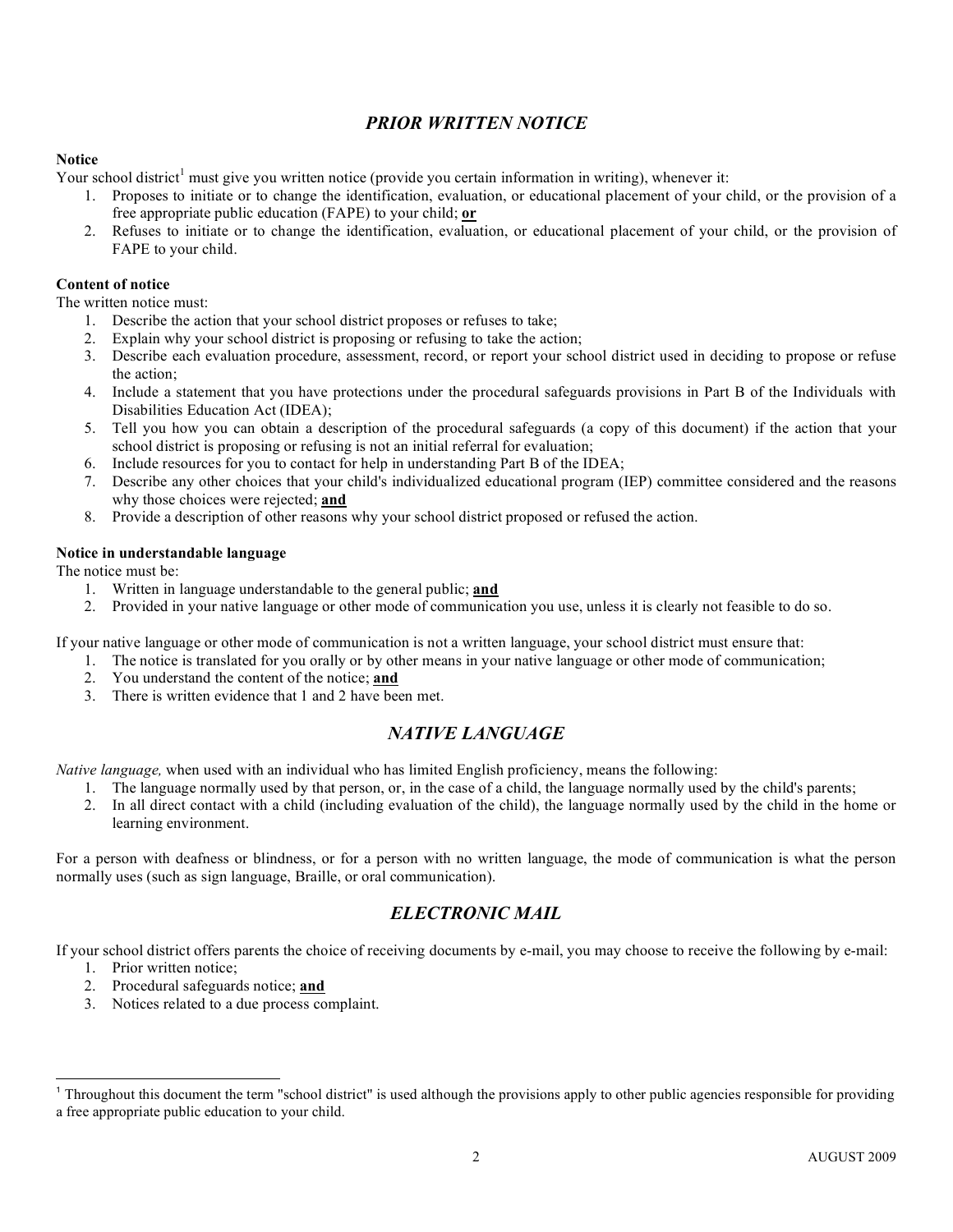# *PARENTAL CONSENT*

# **Consent**

*Consent* means:

- 1. You have been fully informed in your native language or other mode of communication (such as sign language, Braille, or oral communication) of all information about the action for which you are giving consent;
- 2. You understand and agree in writing to that action, and the consent describes that action and lists the records (if any) that will be released and to whom; **and**
- 3. You understand that the consent is voluntary on your part and you may withdraw your consent at anytime.

Your withdrawal of consent does not negate (undo) an action that has occurred after you gave your consent and before you withdrew it. If you revoke consent in writing for your child's receipt of special education services after your child is initially provided special education and related services, the school district is not required to amend your child's education records to remove any references to the your child's receipt of special education and related services because of the revocation of consent.

# **Consent for initial evaluation**

Your school district cannot conduct an initial evaluation of your child to determine whether your child is eligible under Part B of the IDEA to receive special education and related services without first providing you with prior written notice of the proposed action and without obtaining your consent as described under the heading *PARENTAL CONSENT.* Your school district must make reasonable efforts to obtain your informed consent for an initial evaluation to decide whether your child is a child with a disability. Your consent for initial evaluation does not mean that you have also given your consent for the school district to start providing special education and related services to your child.

If your child is enrolled in public school or you are seeking to enroll your child in a public school and you have refused to provide consent or failed to respond to a request to provide consent for an initial evaluation, your school district may, but is not required to, seek to conduct an initial evaluation of your child by utilizing the IDEA's mediation, due process complaint, resolution meeting, or impartial due process hearing procedures. Your school district will not violate its obligations to locate, identify, and evaluate your child if it does not pursue an evaluation of your child in these circumstances.

# **Special rules for initial evaluation of wards of the State**

If a child is a ward of the State and is not living with his/her parent, the school district does not need consent from the parent for an initial evaluation to determine if the child is a child with a disability if:

- 1. Despite reasonable efforts to do so, the school district cannot find the child's parent;
- 2. The rights of the parents have been terminated in accordance with State law; **or**
- 3. A judge has assigned the right to make educational decisions and to consent for an initial evaluation to an individual other than the parent.

*Ward of the State*, as used in the IDEA, means a child who, as determined by the State where the child lives, is:

- 1. A foster child;
- 2. Considered a ward of the State under State law; **or**
- 3. In the custody of a public child welfare agency.

*Ward of the State* does not include a foster child who has a foster parent.

# **Parental consent for services**

Your school district must obtain your informed consent before providing special education and related services to your child for the first time. The school district must make reasonable efforts to obtain your informed consent before providing special education and related services to your child for the first time. If you do not respond to a request to provide your consent for your child to receive special education and related services for the first time, or if you refuse to give such consent, your school district:

- 1. May not use the procedural safeguards (i.e., mediation, due process complaint, resolution meeting, or an impartial due process hearing) in order to obtain agreement or a ruling that the special education and related services may be provided to your child without your consent.
- 2. Is not in violation of the requirement to make a free appropriate public education (FAPE) available to your child for its failure to provide those services to your child; **and**
- 3. Is not required to have an individualized educational program (IEP) meeting or develop an IEP for your child.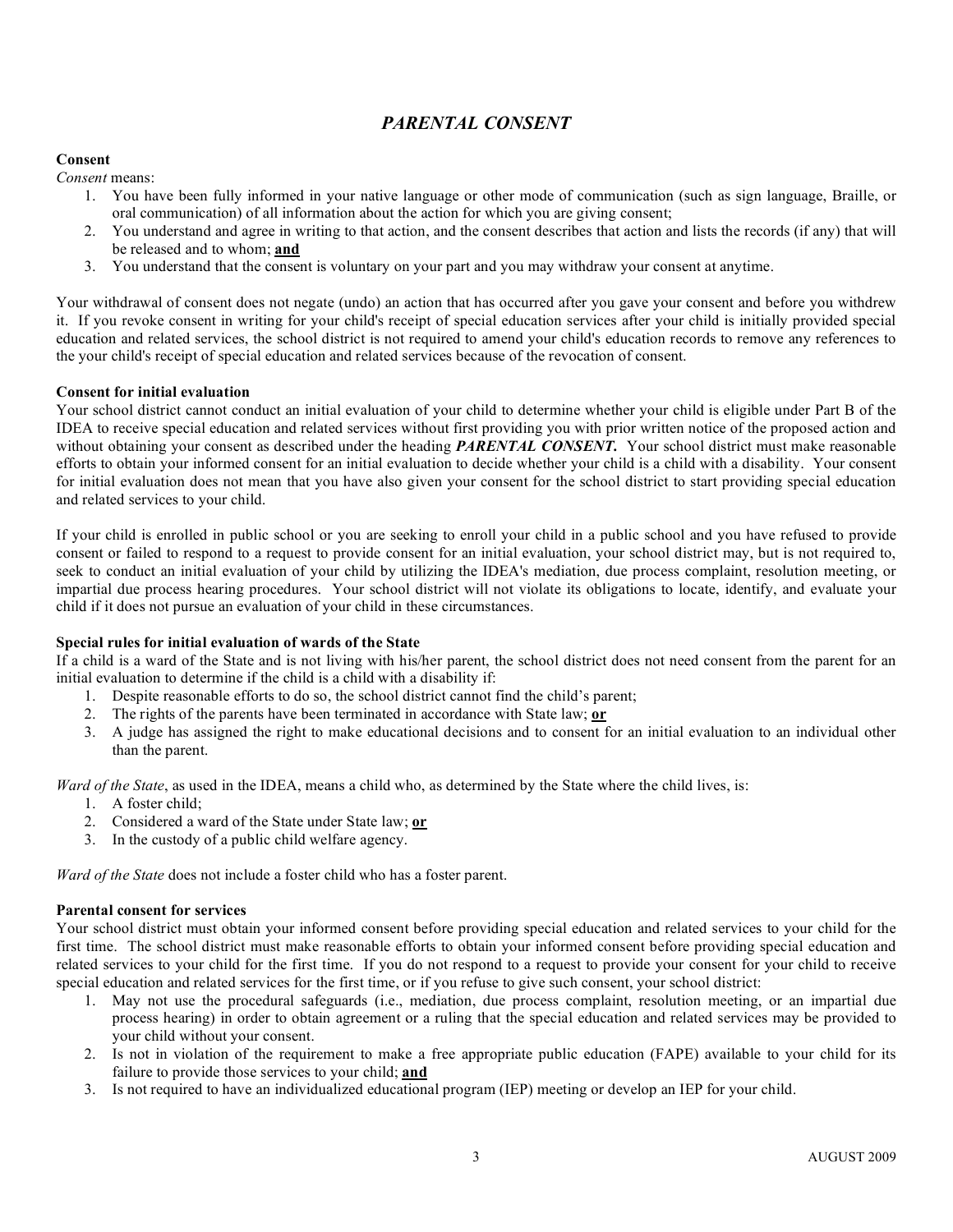If, at any time after your child receives special education and related services for the first time, you revoke consent in writing for the continued provision of special education and related services, your school district:

- 1. May not continue to provide special education and related services to your child, but must provide prior written notice before ceasing the services;
- 2. May not use the procedural safeguards (i.e., mediation, due process complaint, resolution meeting, or an impartial due process hearing) in order to obtain agreement or a ruling that the special education and related services may be provided to your child without your consent;
- 3. Is not in violation of the requirement to make FAPE available to your child for its failure to provide further services to your child; **and**
- 4. Is not required to have an IEP meeting or develop an IEP for further provision of special education services.

# **Parental consent for reevaluations**

Your school district must obtain your informed consent before it reevaluates your child, unless your school district can demonstrate that:

- 1. It took reasonable steps to obtain your consent for your child's reevaluation; **and**
- 2. You did not respond.

If you refuse to consent to your child's reevaluation, the school district may, but is not required to, pursue your child's reevaluation by using the mediation, due process complaint, resolution meeting, or impartial due process hearing procedures to seek to override your refusal to consent to your child's reevaluation. As with initial evaluations, your school district does not violate its obligations under Part B of the IDEA if it declines to pursue the reevaluation in this manner.

# **Documentation of reasonable efforts to obtain parental consent**

Your school must maintain documentation of reasonable efforts to obtain parental consent for initial evaluations, to provide special education and related services for the first time, to reevaluate, and to locate parents of wards of the State for initial evaluations. The documentation must include a record of the school district's attempts in these areas, such as:

- 1. Detailed records of telephone calls made or attempted and the results of those calls;
- 2. Copies of correspondence sent to the parent and any responses received; **and**
- 3. Detailed records of visits made to the parent's home or place of employment and the results of those visits.

# **Other consent requirements**

Your consent is not required before your school district may:

- 1. Review existing data as part of your child's evaluation or a reevaluation; **or**
- 2. Give your child a test or other evaluation that is given to all children unless, before that test or evaluation, consent is required from all parents of all children.

Your school district may not use your refusal to consent to one service or activity to deny you or your child any other service, benefit, or activity.

If you have enrolled your child in a private school at your own expense or if you are home schooling your child, and you do not provide your consent for your child's initial evaluation or your child's reevaluation, or you fail to respond to a request to provide your consent, the school district may not use its consent override procedures (i.e., mediation, due process complaint, resolution meeting, or an impartial due process hearing) and is not required to consider your child as eligible to receive equitable services (services made available to parentally-placed private school children with disabilities).

# *INDEPENDENT EDUCATIONAL EVALUATIONS*

#### **General**

As described below, you have the right to obtain an independent educational evaluation (IEE) of your child if you disagree with the evaluation of your child that was obtained by your school district. If you request an independent educational evaluation, the school district must provide you with information about where you may obtain an independent educational evaluation and about the school district's criteria that apply to independent educational evaluations.

#### **Definitions**

*Independent educational evaluation* means an evaluation conducted by a qualified examiner who is not employed by the school district responsible for the education of your child. *Public expense* means that the school district either pays for the full cost of the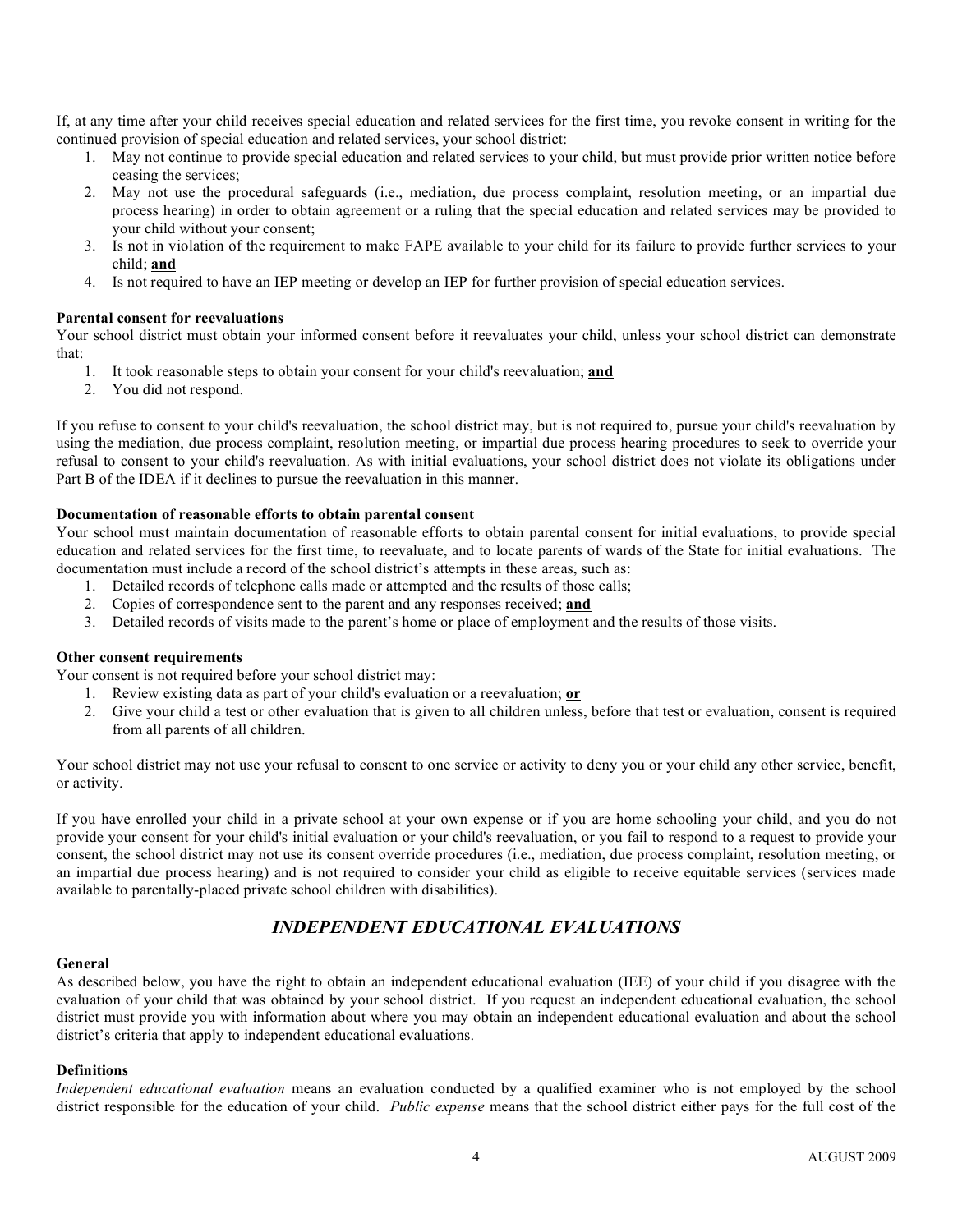evaluation or ensures that the evaluation is otherwise provided at no cost to you, consistent with the provisions of Part B of the IDEA, which allow each State to use whatever State, local, Federal and private sources of support are available in the State to meet the requirements of Part B of the Act.

# **Parent right to evaluation at public expense**

You have the right to an independent educational evaluation of your child at public expense if you disagree with an evaluation of your child obtained by your school district, subject to the following conditions:

- 1. If you request an independent educational evaluation of your child at public expense, your school district must, without unnecessary delay, **either**: (a) file a due process complaint to request a hearing to show that its evaluation of your child is appropriate; **or** (b) provide an independent educational evaluation at public expense, unless the school district demonstrates in a hearing that the evaluation of your child that you obtained did not meet the school district's criteria.
- 2. If your school district requests a hearing and the final decision is that your school district's evaluation of your child is appropriate, you still have the right to an independent educational evaluation, but not at public expense.
- 3. If you request an independent educational evaluation of your child, the school district may ask why you object to the evaluation of your child obtained by your school district. However, your school district may not require an explanation and may not unreasonably delay either providing the independent educational evaluation of your child at public expense or filing a due process complaint to request a due process hearing to defend the school district's evaluation of your child.

You are entitled to only one independent educational evaluation of your child at public expense each time your school district conducts an evaluation of your child with which you disagree.

# **Parent-initiated evaluations**

If you obtain an independent educational evaluation of your child at public expense or you share with the school district an evaluation of your child that you obtained at private expense:

- 1. Your school district must consider the results of the evaluation of your child, if it meets the school district's criteria for independent educational evaluations, in any decision made with respect to the provision of a free appropriate public education (FAPE) to your child; **and**
- 2. You or your school district may present the evaluation as evidence at a due process hearing regarding your child.

#### **Requests for evaluations by hearing officers**

If a hearing officer requests an independent educational evaluation of your child as part of a due process hearing, the cost of the evaluation must be at public expense.

#### **School district criteria**

If an independent educational evaluation is at public expense, the criteria under which the evaluation is obtained, including the location of the evaluation and the qualifications of the examiner, must be the same as the criteria that the school district uses when it initiates an evaluation (to the extent those criteria are consistent with your right to an independent educational evaluation). Except for the criteria described above, a school district may not impose conditions or timelines related to obtaining an independent educational evaluation at public expense.

# *CONFIDENTIALITY OF INFORMATION*

#### **Definitions**

As used under the heading *CONFIDENTIALITY OF INFORMATION*:

- *Destruction* means physical destruction or removal of personal identifiers from information so that the information is no longer personally identifiable.
- *Education records* means the type of records covered under the definition of "education records" in 34 CFR Part 99 (the regulations implementing the Family Educational Rights and Privacy Act of 1974, 20 U.S.C. 1232g (FERPA)).
- *Participating agency* means any school district, agency or institution that collects, maintains, or uses personally identifiable information, or from which information is obtained, under Part B of the IDEA.

# **Personally identifiable**

*Personally identifiable* means information that has:

- (a) Your child's name, your name as the parent, or the name of another family member;
- (b) Your child's address;
- (c) A personal identifier, such as your child's social security number or student number; **or**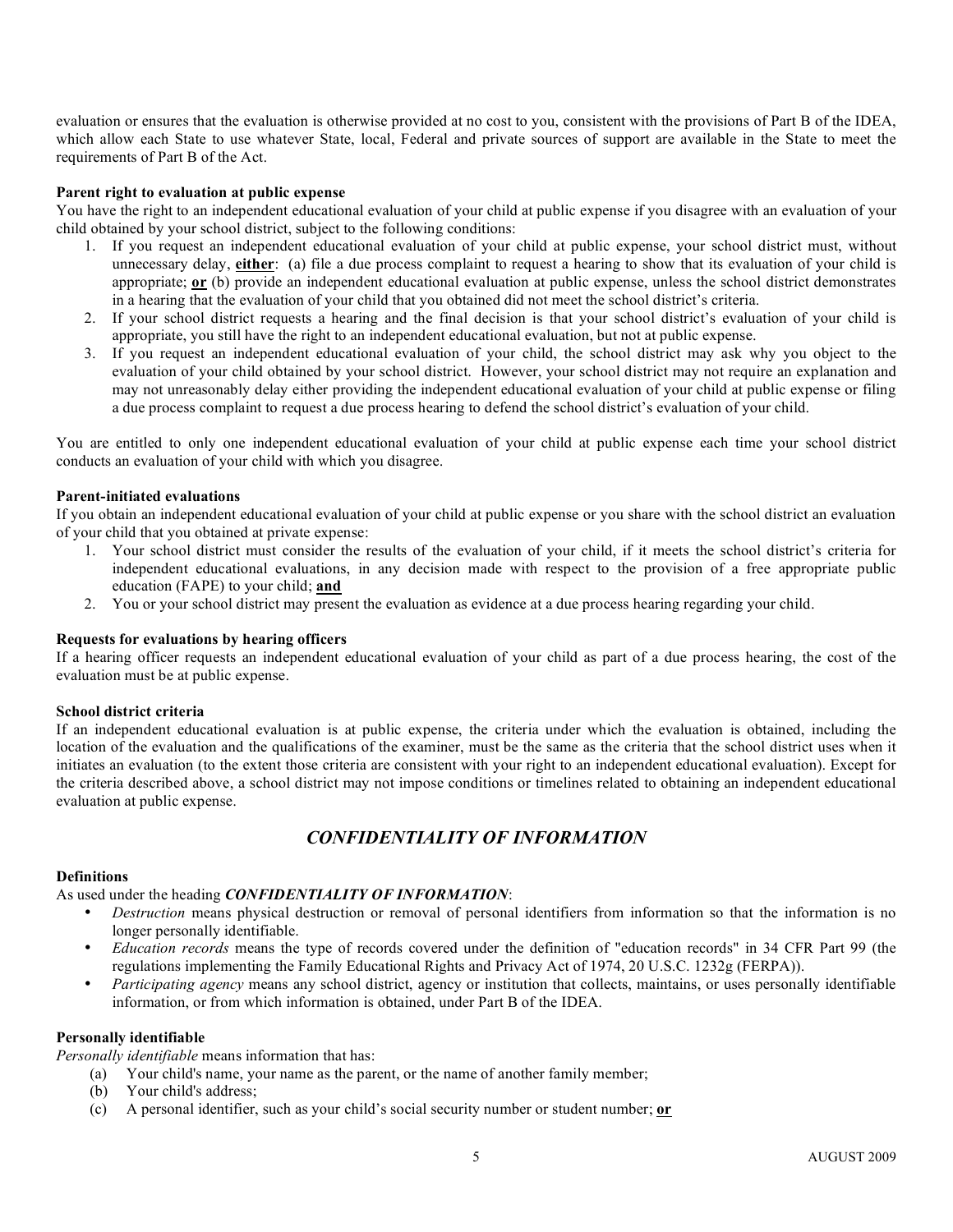(d) A list of personal characteristics or other information that would make it possible to identify your child with reasonable certainty.

#### **Notice to parents**

The Nevada Department of Education must give notice that is adequate to fully inform parents about confidentiality of personally identifiable information, including:

- 1. A description of the extent to which the notice is given in the native languages of the various population groups in the State;
- 2. A description of the children on whom personally identifiable information is maintained, the types of information sought, the methods the State intends to use in gathering the information (including the sources from whom information is gathered), and the uses to be made of the information;
- 3. A summary of the policies and procedures that participating agencies must follow regarding storage, disclosure to third parties, retention, and destruction of personally identifiable information; **and**
- 4. A description of all of the rights of parents and children regarding this information, including the rights under FERPA and its implementing regulations in 34 CFR Part 99.

Before any major identification, location, or evaluation activity (also known as "child find"), the notice must be published or announced in newspapers or other media, or both, with circulation adequate to notify parents throughout the State of the activity to locate, identify, and evaluate children in need of special education and related services.

# **Access rights**

The school district<sup>2</sup> must permit you to inspect and review any education records relating to your child that are collected, maintained, or used by your school district under Part B of the IDEA. The school district must comply with your request to inspect and review any education records on your child without unnecessary delay and before any meeting regarding an individualized educational program (IEP), or any impartial due process hearing (including a resolution meeting or a hearing regarding discipline), and in no case more than 45 calendar days after you have made a request. Your right to inspect and review education records includes:

- 1. Your right to a response from the school district to your reasonable requests for explanations and interpretations of the records;
- 2. Your right to request that the school district provide copies of the records if you cannot effectively inspect and review the records unless you receive those copies; **and**
- 3. Your right to have your representative inspect and review the records.

The school district may presume that you have authority to inspect and review records relating to your child unless advised that you do not have the authority under applicable State law governing such matters as guardianship, or separation and divorce.

# **Record of access**

Each school district must keep a record of parties obtaining access to education records collected, maintained, or used under Part B of the IDEA (except access by parents and authorized employees of the school district), including the name of the party, the date access was given, and the purpose for which the party is authorized to use the records.

#### **Records on more than one child**

If any education record includes information on more than one child, the parents of those children have the right to inspect and review only the information relating to their child or to be informed of that specific information.

#### **List of types and locations of information**

On request, each school district must provide you with a list of the types and locations of education records collected, maintained, or used by the school district.

#### **Fees**

Each school district may charge a fee for copies of records that are made for you under Part B of the IDEA, if the fee does not effectively prevent you from exercising your right to inspect and review those records. A school district may not charge a fee to search for or to retrieve information under Part B of the IDEA.

<sup>&</sup>lt;sup>2</sup> The Federal IDEA regulations use the term "*participating agency*" to mean any school district, agency or institution that collects, maintains, or uses personally identifiable information or from which information is obtained, under Part B of the IDEA. Because this document focuses on the parent's involvement with the local school district, "school district" is used in this section rather than the broader term, "*participating agency*."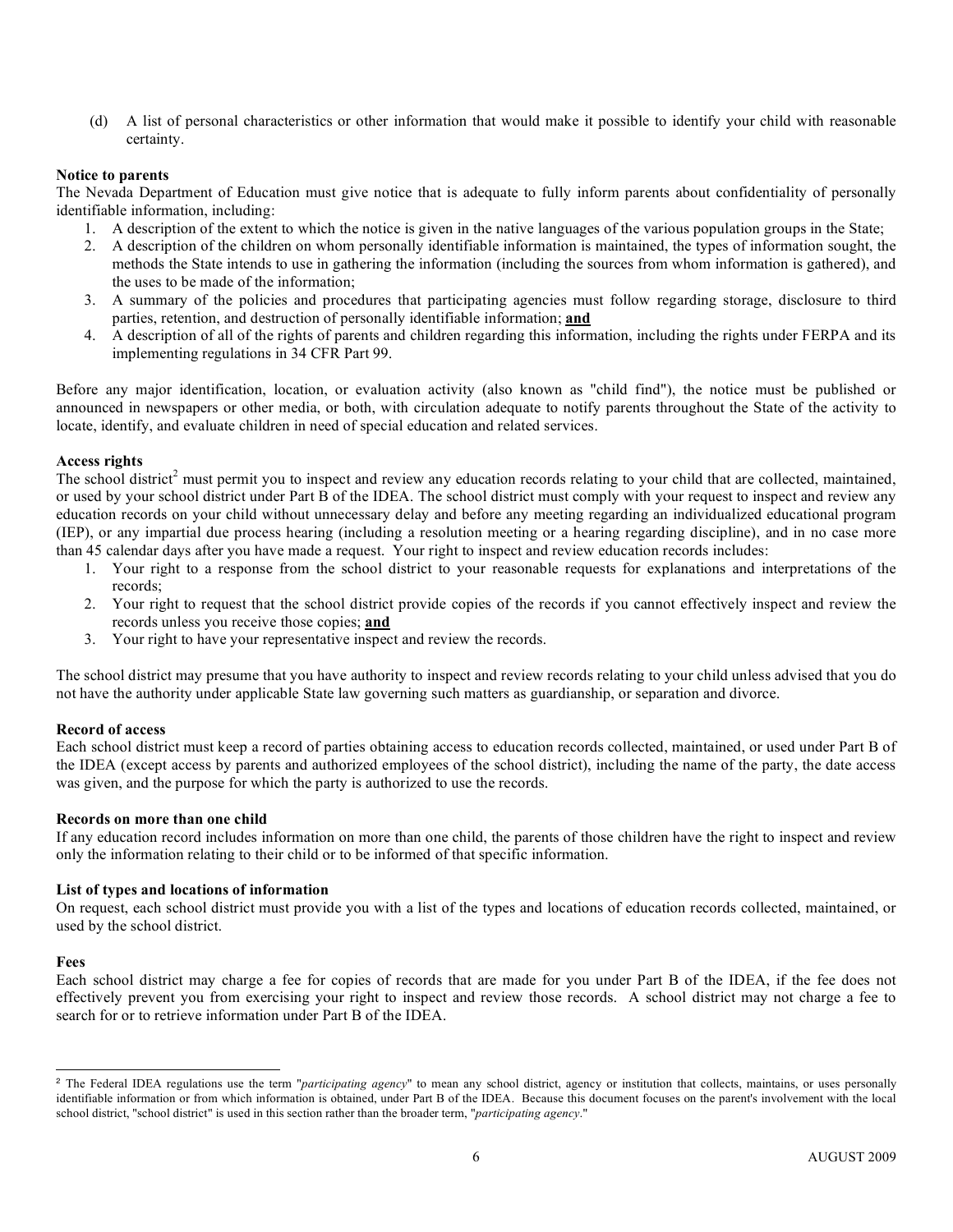#### **Amendment of records at parent's request**

If you believe that information in the education records regarding your child collected, maintained, or used under Part B of the IDEA is inaccurate, misleading, or violates the privacy or other rights of your child, you may request the school district that maintains the information to change the information. The school district must decide whether to change the information in accordance with your request within a reasonable period of time of receipt of your request. If the school district refuses to change the information in accordance with your request, it must inform you of the refusal and advise you of the right to a hearing for this purpose as described under the heading **Opportunity for a hearing***.*

#### **Opportunity for a hearing**

The school district must, on request, provide you an opportunity for a hearing to challenge information in education records regarding your child to ensure that it is not inaccurate, misleading, or otherwise in violation of the privacy or other rights of your child.

#### **Hearing procedures**

A hearing to challenge information in education records must be conducted according to the procedures for such hearings under FERPA.

#### **Result of hearing**

If, as a result of the hearing, the school district decides that the information is inaccurate, misleading, or otherwise in violation of the privacy or other rights of the child, it must change the information accordingly and inform you in writing. If, as a result of the hearing, the school district decides that the information is not inaccurate, misleading, or otherwise in violation of the privacy or other rights of your child, it must inform you of your right to place in the records that it maintains on your child a statement commenting on the information or providing any reasons why you disagree with the decision of the school district. Such an explanation placed in the records of your child must:

- 1. Be maintained by the school district as part of the records of your child as long as the record or contested portion is maintained by the school district; **and**
- 2. If the school district discloses the records of your child or the challenged portion to any party, the explanation must also be disclosed to that party.

#### **Consent for disclosure of personally identifiable information**

Unless the information is contained in education records, and the disclosure is authorized without parental consent under FERPA, your consent must be obtained before personally identifiable information is disclosed to parties other than officials of participating agencies. Except under the circumstances specified below, your consent is not required before personally identifiable information is released to officials of participating agencies for purposes of meeting a requirement of Part B of the IDEA. Your consent, or consent of an eligible child who has reached the age of majority under State law, must be obtained before personally identifiable information is released to officials of participating agencies providing or paying for transition services. If your child is in, or is going to go to, a private school that is not located in the same school district you reside in, your consent must be obtained before any personally identifiable information about your child is released between officials in the school district where the private school is located and officials in the school district where you reside.

#### **Safeguards**

Each school district must protect the confidentiality of personally identifiable information at collection, storage, disclosure, and destruction stages. One official at each school district must assume responsibility for ensuring the confidentiality of any personally identifiable information. All persons collecting or using personally identifiable information must receive training or instruction regarding Nevada's policies and procedures regarding confidentiality under Part B of the IDEA and FERPA. Each school district must maintain, for public inspection, a current listing of the names and positions of those employees within the district who may have access to personally identifiable information.

#### **Destruction of information**

Your school district must inform you when personally identifiable information collected, maintained, or used is no longer needed to provide educational services to your child. The information must be destroyed at your request. However, a permanent record of your child's name, address, and phone number, his or her grades, attendance record, classes attended, grade level completed, and year completed may be maintained without time limitation.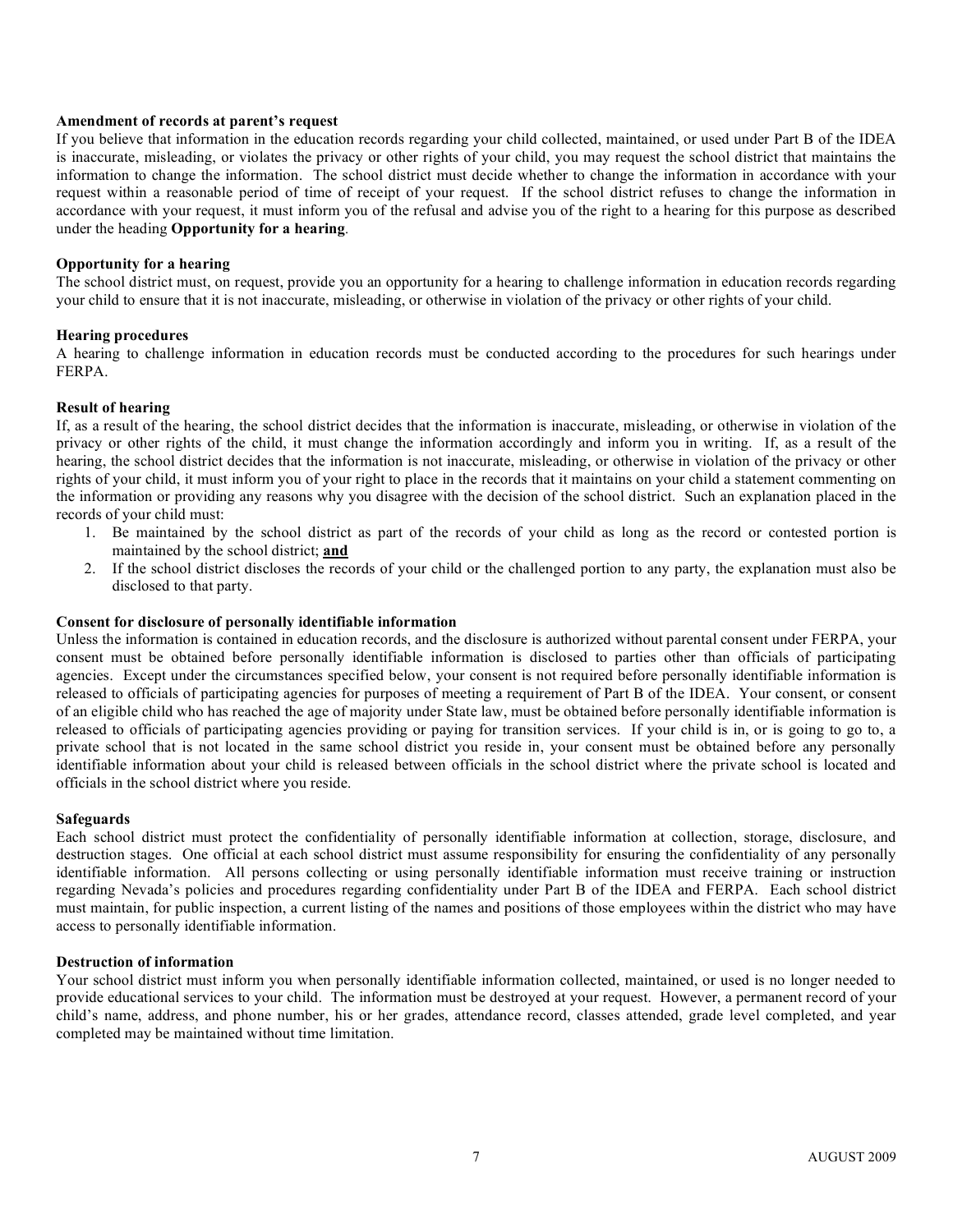# *STATE COMPLAINT PROCEDURES*

# **DIFFERENCE BETWEEN DUE PROCESS HEARING COMPLAINT AND STATE COMPLAINT PROCEDURES**

The regulations for Part B of IDEA set forth separate procedures for State complaints and for due process complaints and hearings. As explained below, any individual or organization may file a State complaint alleging a violation of any Part B requirement by a school district, the Nevada Department of Education, or any other public agency. Only you or a school district may file a due process complaint on any matter relating to a proposal or a refusal to initiate or change the identification, evaluation, or educational placement of a child with a disability, or the provision of a free appropriate public education (FAPE) to the child. While the Nevada Department of Education generally must resolve a State complaint within a 60-calendar-day timeline, unless the timeline is properly extended, an impartial due process hearing officer must hear a due process complaint (if not resolved through a resolution meeting or through mediation) and issue a written decision within 45 calendar days after the end of the resolution period, as described in this document under the heading **RESOLUTION PROCESS**, unless the hearing officer grants a specific extension of the timeline at your request or the school district's request. The State complaint and due process complaint, resolution, and hearing procedures are described more fully below.

# **ADOPTION OF STATE COMPLAINT PROCEDURES**

# **General**

The Nevada Department of Education must have written procedures for:

- 1. Resolving any complaint, including a complaint filed by an organization or individual from another State;
- 2. The filing of a complaint with the Nevada Department of Education; **and**
- 3. Widely disseminating the State complaint procedures to parents and other interested individuals, including parent training and information centers, protection and advocacy agencies, independent living centers, and other appropriate entities.

# **Remedies for denial of appropriate services**

In resolving a State complaint in which the Nevada Department of Education has found a failure to provide appropriate services, the Nevada Department of Education must address:

- 1. The failure to provide appropriate services, including corrective action appropriate to address the needs of the child; **and**
- 2. Appropriate future provision of services for all children with disabilities.

# **MINIMUM STATE COMPLAINT PROCEDURES**

# **Time limit; minimum procedures**

The Nevada Department of Education must include in its State complaint procedures a time limit of 60 calendar days after a complaint is filed to:

- 1. Carry out an independent on-site investigation, if the Nevada Department of Education determines that an investigation is necessary;
- 2. Give the complainant the opportunity to submit additional information, either orally or in writing, about the allegations in the complaint;
- 3. Provide the school district with the opportunity to respond to the complaint, including, at a minimum: (a) at the option of the school district, a proposal to resolve the complaint; **and** (b) an opportunity for a parent who has filed a complaint and the school district to agree voluntarily to engage in mediation;
- 4. Review all relevant information and make an independent determination as to whether the school district is violating a requirement of Part B of the IDEA; **and**
- 5. Issue a written decision to the complainant that addresses each allegation in the complaint and contains: (a) findings of fact and conclusions; **and** (b) the reasons for the Nevada Department of Education's final decision.

# **Time extension; final decision; implementation**

The Nevada Department of Education's procedures described above also must:

- 1. Permit an extension of the 60-calendar-day time limit only if: (a) exceptional circumstances exist with respect to a particular State complaint; **or** (b) the parent and the school district or other public agency involved voluntarily agree to extend the time to resolve the matter through mediation or alternative means of dispute resolution.
- 2. Include procedures for effective implementation of the Nevada Department of Education's final decision, if needed, including: (a) technical assistance activities; (b) negotiations; **and** (c) corrective actions to achieve compliance.

# **State complaints and due process hearings**

If a written State complaint is received that is also the subject of a due process hearing as described below under the heading **FILING A DUE PROCESS COMPLAINT**, or the State complaint contains multiple issues of which one or more are part of such a hearing,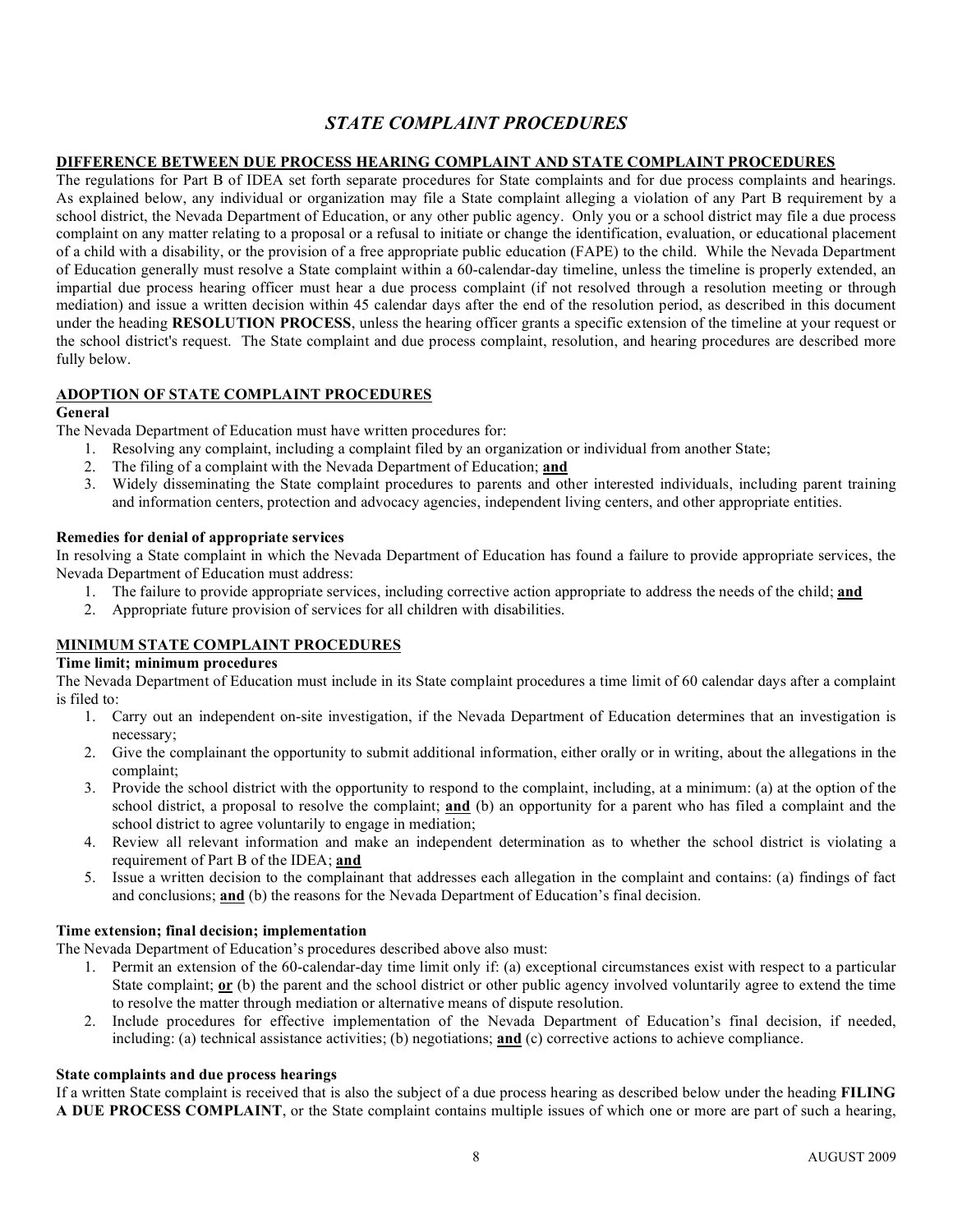the Nevada Department of Education must set aside the State complaint, or any part of the State complaint that is being addressed in the due process hearing until the hearing is over. Any issue in the State complaint that is not a part of the due process hearing must be resolved using the time limit and procedures described above. If an issue raised in a State complaint has previously been decided in a due process hearing involving the same parties (you and the school district), then the due process hearing decision is binding on that issue and the Nevada Department of Education must inform the complainant that the decision is binding. A complaint alleging a school district's failure to implement a due process hearing decision must be resolved by the Nevada Department of Education.

# **FILING A COMPLAINT**

An organization or individual may file a signed written State complaint under the procedures described above. The State complaint must include:

- 1. A statement that a school district has violated a requirement of Part B of the IDEA or its regulations;
- 2. The facts on which the statement is based;
- 3. The signature and contact information for the complainant; and
- 4. If alleging violations regarding a specific child:
	- (a) The name of the child and address of the residence of the child;
	- (b) The name of the school the child is attending;
	- (c) In the case of a homeless child or youth, available contact information for the child, and the name of the school the child is attending;
	- (d) A description of the nature of the problem of the child, including facts relating to the problem; **and**
	- (e) A proposed resolution of the problem to the extent known and available to the party filing the complaint at the time the complaint is filed.

The complaint must allege a violation that occurred not more than one year prior to the date that the complaint is received as described under the heading **ADOPTION OF STATE COMPLAINT PROCEDURES***.* The party filing the State complaint must forward a copy of the complaint to the school district serving the child at the same time the party files the complaint with the Nevada Department of Education.

# *MEDIATION*

#### **General**

The school district must make mediation available to allow you and the school district to resolve disagreements involving any matter under Part B of the IDEA, including matters arising prior to the filing of a due process complaint. Thus, mediation is available to resolve disputes under Part B of the IDEA, whether or not you have filed a due process complaint to request a due process hearing as described under the heading **FILING A DUE PROCESS COMPLAINT**.

#### **Requirements**

The procedures must ensure that the mediation process:

- 1. Is voluntary on your part and the school district's part;
- 2. Is not used to deny or delay your right to a due process hearing, or to deny any other rights you have under Part B of the IDEA; **and**
- 3. Is conducted by a qualified and impartial mediator who is trained in effective mediation techniques.

The school district may develop procedures that offer parents and schools that choose not to use the mediation process, an opportunity to meet, at a time and location convenient to you, with a disinterested party:

- 1. Who is under contract with an appropriate alternative dispute resolution entity, or a parent training and information center, or community parent resource center in the State; **and**
- 2. Who would explain the benefits and encourage the use of the mediation process to you.

The Nevada Department of Education must have a list of people who are qualified mediators and know the laws and regulations relating to the provision of special education and related services. The Nevada Department of Education must select mediators on a random, rotational, or other impartial basis. The Nevada Department of Education is responsible for the cost of the mediation process, including the costs of meetings. Each meeting in the mediation process must be scheduled in a timely manner and held at a place that is convenient for you and the school district. If you and the school district resolve a dispute through the mediation process, both parties must enter into a legally binding agreement that sets forth the resolution and that:

1. States that all discussions that happened during the mediation process will remain confidential and may not be used as evidence in any subsequent due process hearing or civil proceeding; **and**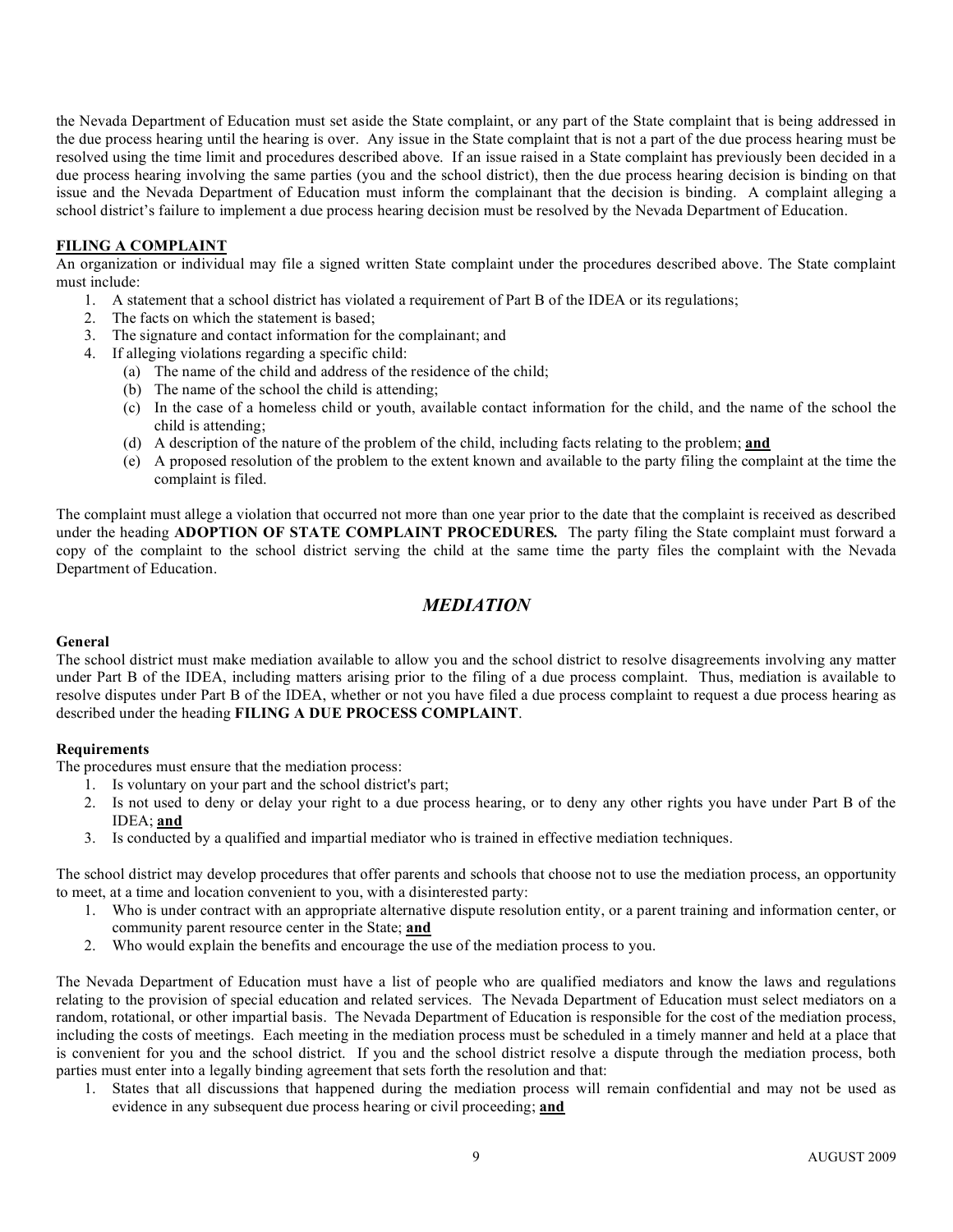2. Is signed by both you and a representative of the school district who has the authority to bind the school district.

A written, signed mediation agreement is enforceable in any State court of competent jurisdiction (a court that has the authority under State law to hear this type of case) or in a district court of the United States. Discussions that happened during the mediation process must be confidential. They cannot be used as evidence in any future due process hearing or civil proceeding of any Federal court or State court in Nevada.

# **Impartiality of mediator**

The mediator:

- 1. May not be an employee of the Nevada Department of Education or the school district that is involved in the education or care of your child; **and**
- 2. Must not have a personal or professional interest which conflicts with the mediator's objectivity.

A person who otherwise qualifies as a mediator is not an employee of a school district or the Nevada Department of Education solely because he or she is paid by the Nevada Department of Education or school district to serve as a mediator.

# *DUE PROCESS COMPLAINT PROCEDURES*

# **FILING A DUE PROCESS COMPLAINT**

#### **General**

You or the school district may file a due process complaint on any matter relating to a proposal or a refusal to initiate or change the identification, evaluation, or educational placement of your child, or the provision of a free appropriate public education (FAPE) to your child. The due process complaint must allege a violation that happened not more than two years before you or the school district knew or should have known about the alleged action that forms the basis of the due process complaint. The above timeline does not apply to you if you could not file a due process complaint within the timeline because:

- 1. The school district specifically misrepresented that it had resolved the issues identified in the complaint; **or**
- 2. The school district withheld information from you that it was required to provide you under Part B of the IDEA.

# **Information for parents**

The school district must inform you of any free or low-cost legal and other relevant services available in the area if you request the information, **or** if you or the school district file a due process complaint.

# **DUE PROCESS COMPLAINT**

#### **General**

In order to request a hearing, you or the school district (or your attorney or the school district's attorney) must submit a due process complaint to the other party. The complaint must contain all of the content listed below and must be kept confidential. You or the school district, whichever one filed the complaint, must also provide the Nevada Department of Education with a copy of the complaint.

#### **Content of the complaint**

The due process complaint must include:

- 1. The name of the child;
- 2. The address of the child's residence;
- 3. The name of the child's school;
- 4. If the child is a homeless child or youth, the child's contact information and the name of the child's school;
- 5. A description of the nature of the problem of the child relating to the proposed or refused action, including facts relating to the problem; **and**
- 6. A proposed resolution of the problem to the extent known and available to you or the school district at the time.

#### **Notice required before a hearing on a due process complaint**

You or the school district may not have a due process hearing until you or the school district (or your attorney or the school district's attorney), files a due process complaint that includes the information listed above.

#### **Sufficiency of complaint**

In order for a due process complaint to go forward, it must be considered sufficient. The due process complaint will be considered sufficient (to have met the content requirements above) unless the party receiving the due process complaint (you or the school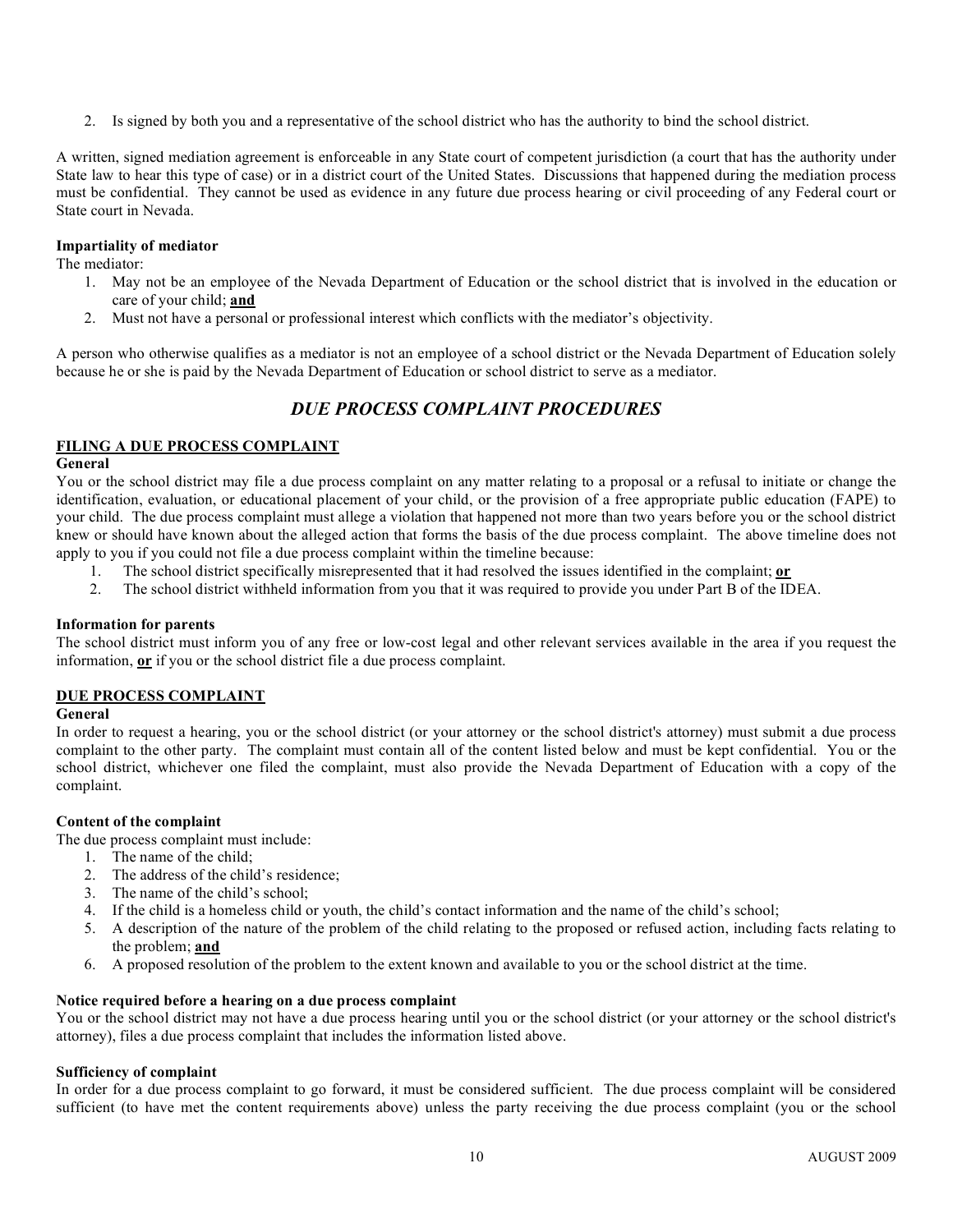district) notifies the hearing officer and the other party in writing, within 15 calendar days of receiving the complaint, that the receiving party believes that the due process complaint does not meet the requirements listed above. Within five calendar days of receiving notification that the receiving party (you or the school district) considers a due process complaint insufficient, the hearing officer must decide if the due process complaint meets the requirements listed above, and notify you and the school district in writing immediately.

# **Complaint amendment**

You or the school district may make changes to the complaint only if:

- 1. The other party approves of the changes in writing and is given the chance to resolve the due process complaint through a resolution meeting, described below; **or**
- 2. By no later than five days before the due process hearing begins, the hearing officer grants permission for the changes.

If the complaining party (you or the school district) makes changes to the due process complaint, the timelines for the resolution meeting (within 15 calendar days of receiving the complaint) and the time period for resolution (within 30 calendar days of receiving the complaint) start again on the date the amended complaint is filed.

#### **School district response to a due process complaint**

If the school district has not sent a prior written notice to you, as described under the heading *PRIOR WRITTEN NOTICE*, regarding the subject matter contained in your due process complaint, the school district must, within 10 calendar days of receiving the due process complaint, send to you a response that includes:

- 1. An explanation of why the school district proposed or refused to take the action raised in the due process complaint;
- 2. A description of other options that your child's individualized educational program (IEP) committee considered and the reasons why those options were rejected;
- 3. A description of each evaluation procedure, assessment, record, or report the school district used as the basis for the proposed or refused action; **and**
- 4. A description of the other factors that are relevant to the school district's proposed or refused action.

Providing the information in items 1-4 above does not prevent the school district from asserting that your due process complaint was insufficient.

#### **Other party response to a due process complaint**

Except as stated under the sub-heading immediately above, **School district response to a due process complaint**, the party receiving a due process complaint must, within 10 calendar days of receiving the complaint, send the other party a response that specifically addresses the issues in the complaint.

#### **MODEL FORMS**

The Nevada Department of Education must develop model forms to help you file a due process complaint and a State complaint. However, the Nevada Department of Education or the school district may not require you to use these model forms. In fact, you can use this form or another appropriate model form, so long as it contains the required information for filing a due process complaint or a State complaint.

# **RESOLUTION PROCESS**

## **Resolution meeting**

Within 15 calendar days of receiving notice of your due process complaint, and before the due process hearing begins, the school district must convene a meeting with you and the relevant member or members of the individualized educational program (IEP) committee who have specific knowledge of the facts identified in your due process complaint. The meeting:

- 1. Must include a representative of the school district who has decision-making authority on behalf of the school district; **and**
- 2. May not include an attorney of the school district unless you are accompanied by an attorney.

You and the school district determine the relevant members of the IEP committee to attend the meeting.

The purpose of the meeting is for you to discuss your due process complaint, and the facts that form the basis of the complaint, so that the school district has the opportunity to resolve the dispute.

The resolution meeting is not necessary if:

1. You and the school district agree in writing to waive the meeting; **or**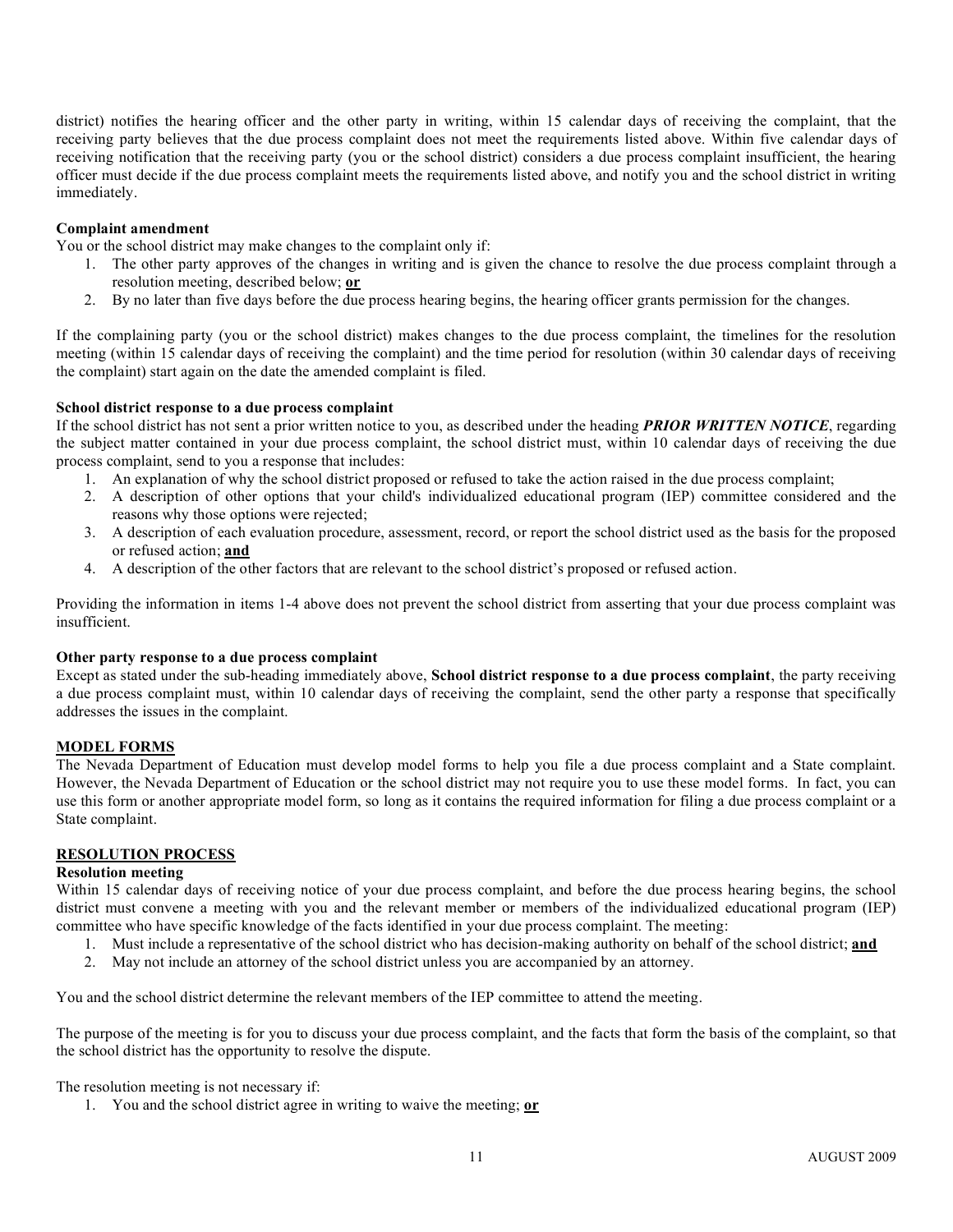2. You and the school district agree to use the mediation process, as described under the heading *MEDIATION*.

# **Resolution period**

If the school district has not resolved the due process complaint to your satisfaction within 30 calendar days of the receipt of the due process complaint (during the time period for the resolution process), the due process hearing may occur. The 45-calendar-day timeline for issuing a final decision begins at the expiration of the 30-calendar-day resolution period, with certain exceptions for adjustments made to the 30-calendar-day resolution period, as described below. Except where you and the school district have both agreed to waive the resolution process or to use mediation, your failure to participate in the resolution meeting will delay the timelines for the resolution process and due process hearing until you agree to participate in a meeting. If after making reasonable efforts and documenting such efforts, the school district is not able to obtain your participation in the resolution meeting, the school district may, at the end of the 30-calendar-day resolution period, request that a hearing officer dismiss your due process complaint. Documentation of such efforts must include a record of the school district's attempts to arrange a mutually agreed upon time and place, such as:

- 1. Detailed records of telephone calls made or attempted and the results of those calls;
- 2. Copies of correspondence sent to you and any responses received; and
- 3. Detailed records of visits made to your home or place of employment and the results of those visits.

If the school district fails to hold the resolution meeting within 15 calendar days of receiving notice of your due process complaint **or** fails to participate in the resolution meeting, you may ask a hearing officer to order that the 45-calendar-day due process hearing timeline begin.

#### **Adjustments to the 30-calendar-day resolution period**

If you and the school district agree in writing to waive the resolution meeting, then the 45-calendar-day timeline for the due process hearing starts the next day. After the start of mediation or the resolution meeting and before the end of the 30-calendar-day resolution period, if you and the school district agree in writing that no agreement is possible, then the 45-calendar-day timeline for the due process hearing starts the next day. If you and the school district agree to use the mediation process, at the end of the 30- calendar-day resolution period, both parties can agree in writing to continue the mediation until an agreement is reached. However, if either you or the school district withdraws from the mediation process, then the 45-calendar-day timeline for the due process hearing starts the next day.

#### **Written settlement agreement**

If a resolution to the dispute is reached at the resolution meeting, you and the school district must enter into a legally binding agreement that is:

- 1. Signed by you and a representative of the school district who has the authority to bind the school district; **and**
- 2. Enforceable in any State court of competent jurisdiction (a State court that has authority to hear this type of case) or in a district court of the United States.

#### **Agreement review period**

If you and the school district enter into an agreement as a result of a resolution meeting, either party (you or the school district) may void the agreement within three business days of the time that both you and the school district signed the agreement.

# *HEARINGS ON DUE PROCESS COMPLAINTS*

#### **IMPARTIAL DUE PROCESS HEARING**

#### **General**

Whenever a due process complaint is filed, you or the school district involved in the dispute must have an opportunity for an impartial due process hearing convened by the school district, as described in the **DUE PROCESS COMPLAINT** and **RESOLUTION PROCESS** sections above.

#### **Impartial hearing officer**

At a minimum, a hearing officer:

- 1. Must not be an employee of the Nevada Department of Education or the school district that is involved in the education or care of the child. However, a person is not an employee of the Nevada Department of Education solely because he/she is paid by the Nevada Department of Education to serve as a hearing officer;
- 2. Must not have a personal or professional interest that conflicts with the hearing officer's objectivity in the hearing;
- 3. Must be knowledgeable and understand the provisions of the IDEA, and Federal and State regulations pertaining to the IDEA, and legal interpretations of the IDEA by Federal and State courts; **and**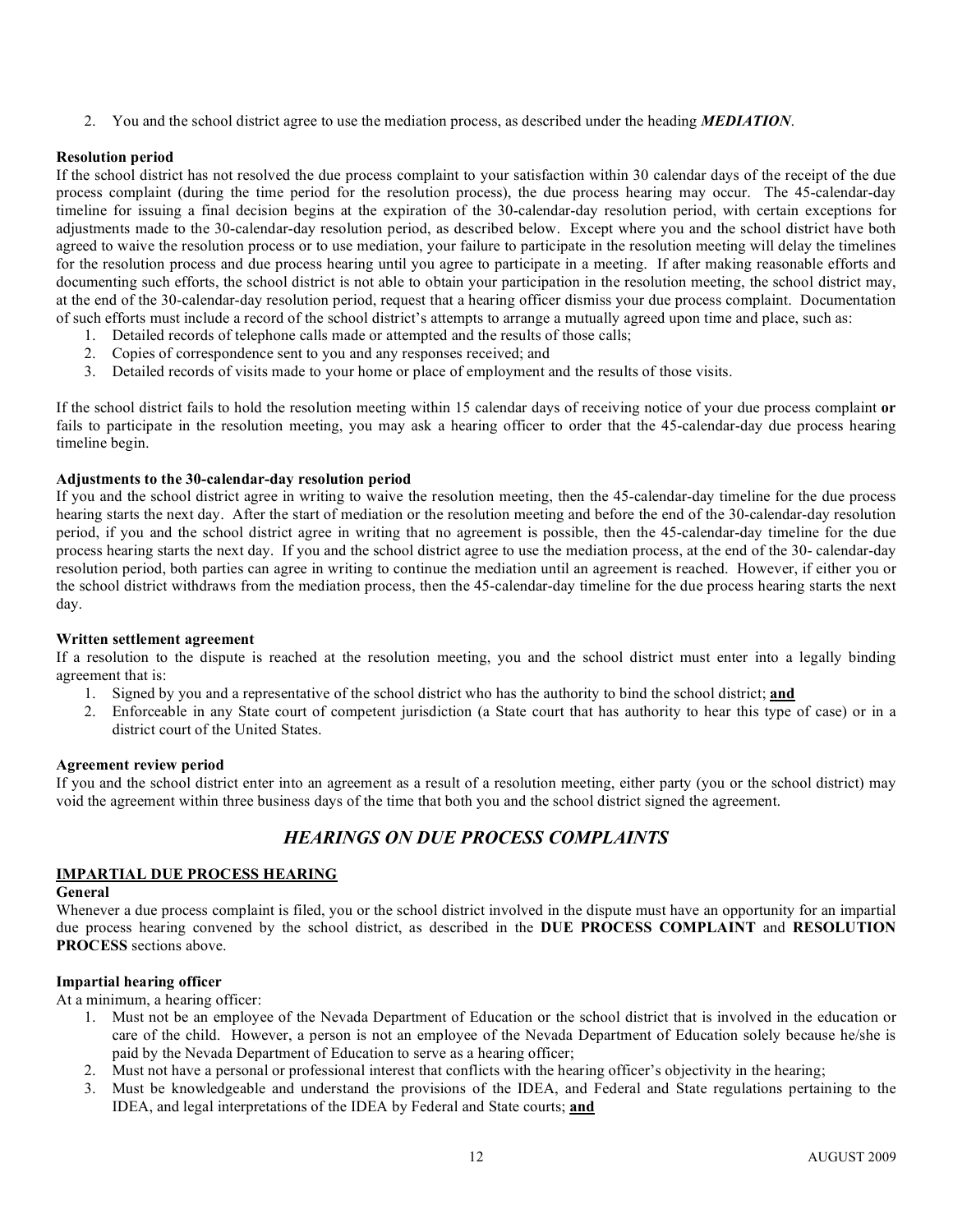4. Must have the knowledge and ability to conduct hearings, and to make and write decisions, consistent with appropriate, standard legal practice.

The Nevada Department of Education keeps a list of those persons who serve as hearing officers that includes a statement of the qualifications of each hearing officer.

#### **Subject matter of due process hearing**

The party (you or the school district) that requests the due process hearing may not raise issues at the due process hearing that were not addressed in the due process complaint, unless the other party agrees.

#### **Timeline for requesting a hearing**

You or the school district must request an impartial hearing on a due process complaint within two years of the date you or the school district knew or should have known about the issue addressed in the complaint.

#### **Exceptions to the timeline**

The above timeline does not apply to you if you could not file a due process complaint because:

- 1. The school district specifically misrepresented that it had resolved the problem or issue that you are raising in your complaint; **or**
- 2. The school district withheld information from you that it was required to provide to you under Part B of the IDEA.

# **HEARING RIGHTS**

#### **General**

Any party to a due process hearing (including a hearing relating to disciplinary procedures) or an appeal, as described under the subheading **Appeal of decisions; impartial review** has the right to:

- 1. Be represented by counsel;
- 2. Be accompanied and advised by persons with special knowledge or training regarding the problems of children with disabilities;
- 3. Present evidence and confront, cross-examine, and require the attendance of witnesses;
- 4. Prohibit the introduction of any evidence at the hearing that has not been disclosed to the other party at least five business days before the hearing;
- 5. Obtain a written, or, at your option, electronic, word-for-word record of the hearing; **and**
- 6. Obtain written, or, at your option, electronic findings of fact and decisions.

# **Additional disclosure of information**

At least five business days prior to a due process hearing, you and the school district must disclose to each other all evaluations completed by that date and recommendations based on those evaluations that you or the school district intend to use at the hearing. A hearing officer may prevent any party that fails to comply with this requirement from introducing the relevant evaluation or recommendation at the hearing without the consent of the other party.

#### **Parental rights at hearings**

You must be given the right to:

- 1. Have your child present;
- 2. Open the hearing to the public; **and**
- 3. Have the record of the hearing, the findings of fact and decisions provided to you at no cost.

# **HEARING DECISIONS**

# **Decision of hearing officer**

A hearing officer's decision on whether your child received a free appropriate public education (FAPE) must be based on substantive grounds. In matters alleging a procedural violation, a hearing officer may find that your child did not receive FAPE only if the procedural inadequacies:

- 1. Interfered with your child's right to a free appropriate public education (FAPE);
- 2. Significantly interfered with your opportunity to participate in the decision-making process regarding the provision of a free appropriate public education (FAPE) to your child; **or**
- 3. Caused a deprivation of an educational benefit.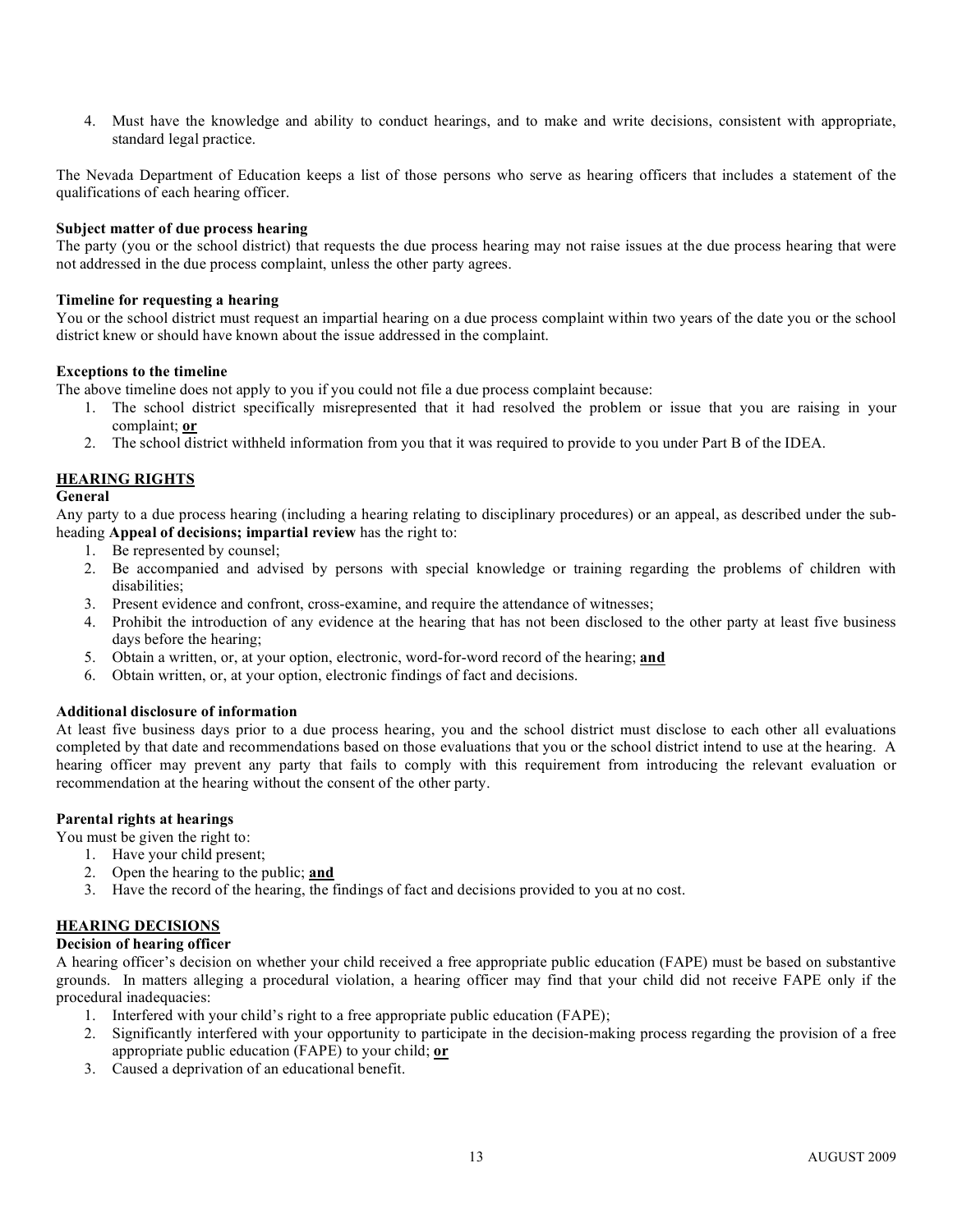None of the provisions described above can be interpreted to prevent a hearing officer from ordering a school district to comply with the requirements in the procedural safeguards section of the Federal regulations under Part B of the IDEA (34 CFR §§300.500 through 300.536).

None of the provisions under the headings: **FILING A DUE PROCESS COMPLAINT; DUE PROCESS COMPLAINT; MODEL FORMS; RESOLUTION PROCESS; IMPARTIAL DUE PROCESS HEARING; HEARING RIGHTS;** and **HEARING DECISIONS** (34 CFR §§300.507 through 300.513) can affect your right to file an appeal of the due process hearing decision with the Nevada Department of Education.

# **Separate request for a due process hearing**

Nothing in the procedural safeguards section of the Federal regulations under Part B of the IDEA (34 CFR §§300.500 through 300.536) can be interpreted to prevent you from filing a separate due process complaint on an issue separate from a due process complaint already filed.

# **Findings and decision to advisory panel and general public**

The Nevada Department of Education after deleting any personally identifiable information, must:

- 1. Provide the findings and decisions in the due process hearing or appeal to the State special education advisory panel; **and**
- 2. Make those findings and decisions available to the public.

# *APPEALS*

# **FINALITY OF DECISION; APPEAL; IMPARTIAL REVIEW**

#### **Finality of hearing decision**

A decision made in a due process hearing (including a hearing relating to disciplinary procedures) is final, except that any party involved in the hearing (you or the school district) may appeal the decision to the Nevada Department of Education.

#### **Appeal of decisions; impartial review**

If a party (you or the school district) is aggrieved by the findings and decision in the hearing, an appeal may be brought to the Nevada Department of Education. A party may appeal the decision of a hearing officer within 30 days after receiving the decision. A party to the hearing may file a cross appeal within 10 days after the party receives notice of the initial appeal.

If there is an appeal, the Superintendent of the Nevada Department of Education will appoint a state review officer who will conduct an impartial review of the findings and decision appealed. The state review officer conducting the review must:

- 1. Examine the entire hearing record;
- 2. Ensure that the procedures at the hearing were consistent with the requirements of due process;
- 3. Seek additional evidence if necessary. If a hearing is held to receive additional evidence, the hearing rights described above under the heading **HEARING RIGHTS** apply;
- 4. Give the parties an opportunity for oral or written argument, or both, at the discretion of the reviewing official;
- 5. Make an independent decision on completion of the review; **and**
- 6. Give you and the school district a copy of the written, or, at your option, electronic findings of fact and decisions.

#### **Findings and decision to advisory panel and general public**

The Nevada Department of Education, after deleting any personally identifiable information, must:

- 1. Provide the findings and decisions of the appeal to the State special education advisory panel; **and**
- 2. Make those findings and decisions available to the public.

#### **Finality of review decision**

The decision made by the state review officer is final unless you or the school district brings a civil action, as described below.

# *TIMELINES AND CONVENIENCE OF HEARINGS AND REVIEWS*

The school district must ensure that not later than 45 calendar days after the expiration of the 30-calendar-day period for resolution meetings **or**, as described under the sub-heading **Adjustments to the 30-calendar-day resolution period,** not later than 45 calendar days after the expiration of the adjusted time period:

- 1. A final decision is reached in the hearing; **and**
- 2. A copy of the decision is mailed to you and the school district.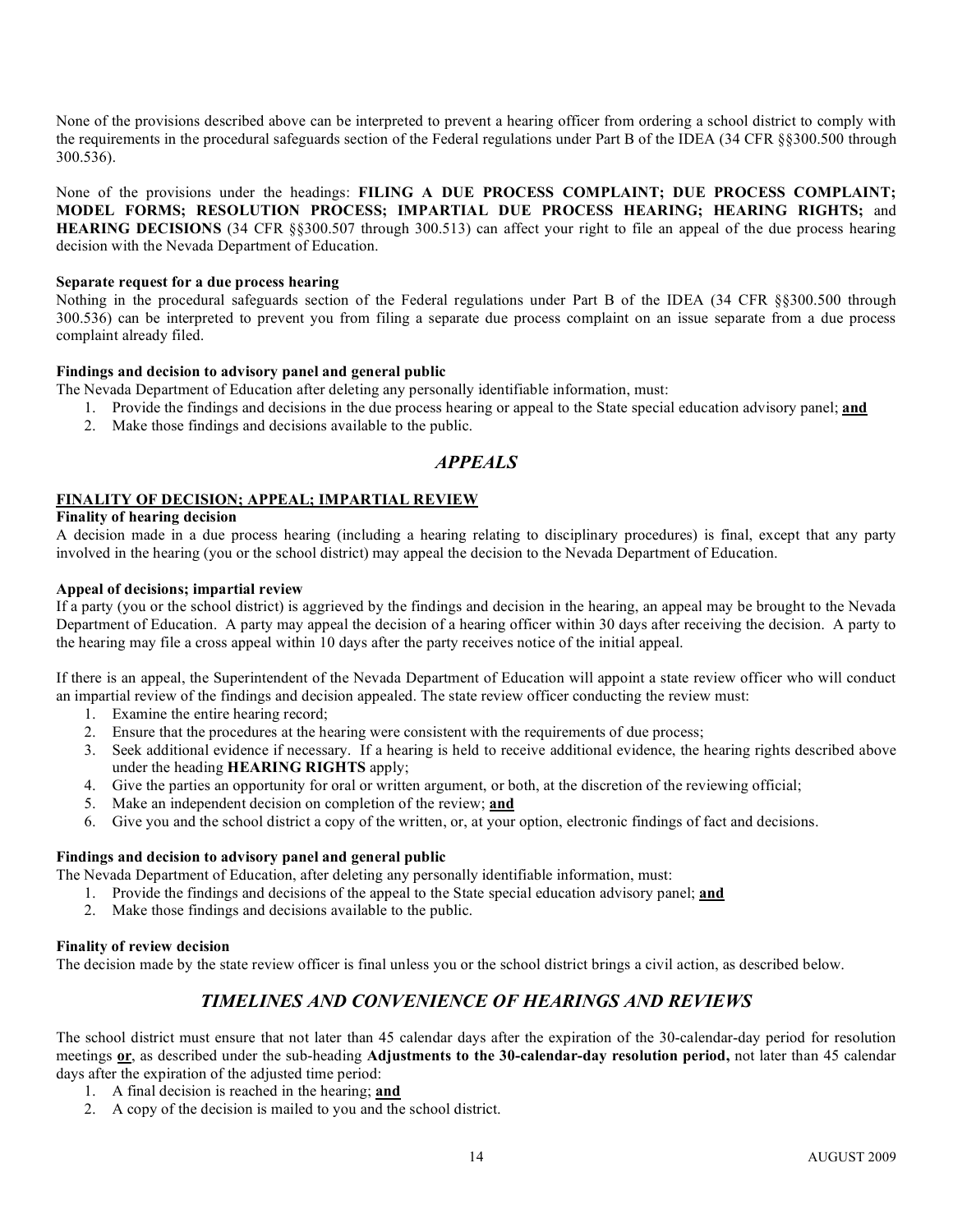The Nevada Department of Education must ensure that not later than 30 calendar days after the receipt of a request for a review:

- 1. A final decision is reached in the review; **and**
- 2. A copy of the decision is mailed to you and the school district.

A hearing or reviewing officer may grant specific extensions of time beyond the periods described above (45 calendar days for a hearing decision and 30 calendar days for a review decision) if you or the school district makes a request for a specific extension of the timeline. Each hearing and review involving oral arguments must be conducted at a time and place that is reasonably convenient to you and your child.

# *CIVIL ACTIONS, INCLUDING THE TIME PERIOD IN WHICH TO FILE THOSE ACTIONS*

# **General**

Any party (you or the school district) who does not agree with the findings and decision in the State-level review has the right to bring a civil action with respect to the matter that was the subject of the due process hearing (including a hearing relating to disciplinary procedures). The action may be brought in a State court of competent jurisdiction (a State court that has authority to hear this type of case) or in a district court of the United States without regard to the amount in dispute.

# **Time limitation**

The party (you or the school district) bringing the action shall have 90 calendar days from receipt of the decision of the State review officer to file a civil action.

# **Additional procedures**

In any civil action, the court:

- 1. Receives the records of the administrative proceedings;
- 2. Hears additional evidence at your request or at the school district's request; **and**
- 3. Bases its decision on the preponderance of the evidence and grants the relief that the court determines to be appropriate.

#### **Jurisdiction of district courts**

The district courts of the United States have authority to rule on actions brought under Part B of the IDEA without regard to the amount in dispute.

#### **Rule of construction**

Nothing in Part B of the IDEA restricts or limits the rights, procedures, and remedies available under the U.S. Constitution, the Americans with Disabilities Act of 1990, Title V of the Rehabilitation Act of 1973 (Section 504), or other Federal laws protecting the rights of children with disabilities, except that before the filing of a civil action under these laws seeking relief that is also available under Part B of the IDEA, the due process procedures described above must be exhausted to the same extent as would be required if the party filed the action under Part B of the IDEA. This means that you may have remedies available under other laws that overlap with those available under the IDEA, but in general, to obtain relief under those other laws, you must first use the available administrative remedies under the IDEA (i.e., the due process complaint, resolution meeting, and impartial due process hearing procedures) before going directly into court.

# *THE CHILD'S PLACEMENT WHILE THE DUE PROCESS COMPLAINT AND HEARING ARE PENDING*

Except as provided below under the heading *PROCEDURES WHEN DISCIPLINING CHILDREN WITH DISABILITIES,* once a due process complaint is sent to the other party, during the resolution process time period, and while waiting for the decision of any impartial due process hearing or court proceeding, unless you and the school district agree otherwise, your child must remain in his or her current educational placement. If the due process complaint involves an application for initial admission to public school, your child, with your consent, must be placed in the regular public school program until the completion of all such proceedings. If the due process complaint involves an application for initial services under Part B of the IDEA for a child who is transitioning from being served under Part C of the IDEA to Part B of the IDEA and who is no longer eligible for Part C services because the child has turned three, the school district is not required to provide the Part C services that the child has been receiving. If the child is found eligible under Part B of the IDEA and you consent for the child to receive special education and related services for the first time, then, pending the outcome of the proceedings, the school district must provide those special education and related services that are not in dispute (those which you and the school district both agree upon).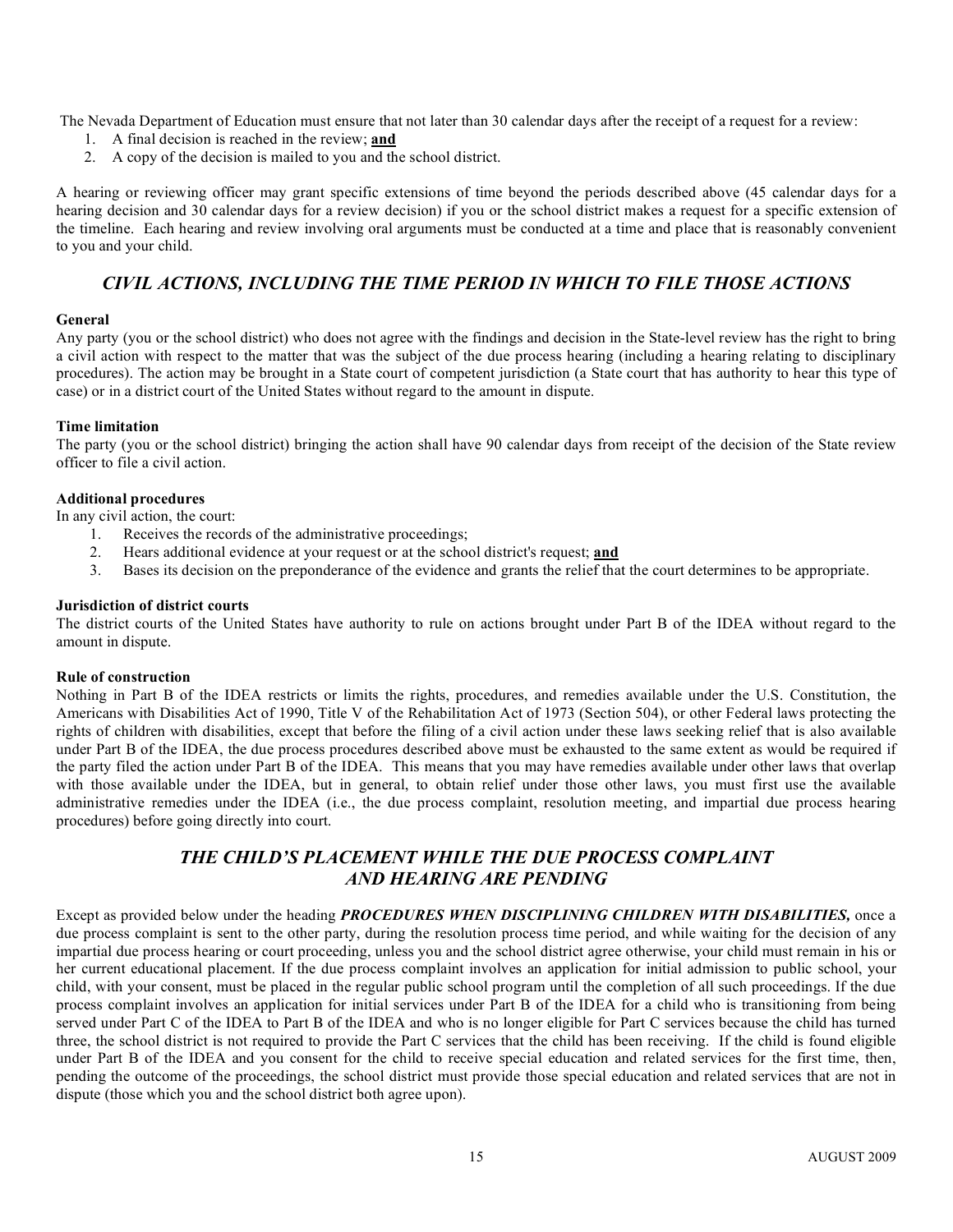# *ATTORNEYS' FEES*

#### **General**

In any action or proceeding brought under Part B of the IDEA, if you prevail, the court, in its discretion, may award reasonable attorneys' fees as part of the costs to you. In any action or proceeding brought under Part B of the IDEA, the court, in its discretion, may award reasonable attorneys' fees as part of the costs to a prevailing school district, to be paid by your attorney, if the attorney: (a) filed a complaint or court case that the court finds is frivolous, unreasonable, or without foundation; **or** (b) continued to litigate after the litigation clearly became frivolous, unreasonable, or without foundation.

In any action or proceeding brought under Part B of the IDEA, the court, in its discretion, may award reasonable attorneys' fees as part of the costs to a prevailing school district, to be paid by you or your attorney, if your request for a due process hearing or later court case was presented for any improper purpose, such as to harass, to cause unnecessary delay, or to unnecessarily increase the cost of the action or proceeding.

# **Award of fees**

A court awards reasonable attorneys' fees as follows:

- 1. Fees must be based on rates prevailing in the community in which the action or hearing arose for the kind and quality of services furnished. No bonus or multiplier may be used in calculating the fees awarded.
- 2. Fees may not be awarded and related costs may not be reimbursed in any action or proceeding under Part B of the IDEA for services performed after a written offer of settlement to you if:
	- a. The offer is made within the time prescribed by Rule 68 of the Federal Rules of Civil Procedure or, in the case of a due process hearing or State-level review, at any time more than 10 calendar days before the proceeding begins;
	- b. The offer is not accepted within 10 calendar days; **and**
	- c. The court or administrative hearing officer finds that the relief finally obtained by you is not more favorable to you than the offer of settlement.

Despite these restrictions, an award of attorneys' fees and related costs may be made to you if you prevail and you were substantially justified in rejecting the settlement offer.

3. Fees may not be awarded relating to any meeting of the individualized educational program (IEP) committee unless the meeting is held as a result of an administrative proceeding or court action. Fees also may not be awarded for a mediation as described under the heading *MEDIATION*.

A resolution meeting, as described under the heading **Resolution meeting**, is not considered a meeting convened as a result of an administrative hearing or court action, and also is not considered an administrative hearing or court action for purposes of these attorneys' fees provisions.

The court reduces, as appropriate, the amount of the attorneys' fees awarded under Part B of the IDEA, if the court finds that:

- 1. You, or your attorney, during the course of the action or proceeding, unreasonably delayed the final resolution of the dispute;
- 2. The amount of the attorneys' fees otherwise authorized to be awarded unreasonably exceeds the hourly rate prevailing in the community for similar services by attorneys of reasonably similar skill, reputation, and experience;
- 3. The time spent and legal services furnished were excessive considering the nature of the action or proceeding; **or**
- 4. The attorney representing you did not provide to the school district the appropriate information in the due process request notice as described under the heading **DUE PROCESS COMPLAINT**. However, the court may not reduce fees if the court finds that the school district unreasonably delayed the final resolution of the action or proceeding or there was a violation under the procedural safeguards provisions of Part B of the IDEA.

# *PROCEDURES WHEN DISCIPLINING CHILDREN WITH DISABILITIES*

# **AUTHORITY OF SCHOOL PERSONNEL**

#### **Case-by-case determination**

School personnel may consider any unique circumstances on a case-by-case basis, when determining whether a change of placement, made in accordance with the following requirements related to discipline, is appropriate for a child with a disability who violates a school code of student conduct.

# **General**

To the extent that they also take such action for children without disabilities, school personnel may, for not more than **10 school days** in a row, remove a child with a disability who violates a code of student conduct from his or her current placement to an appropriate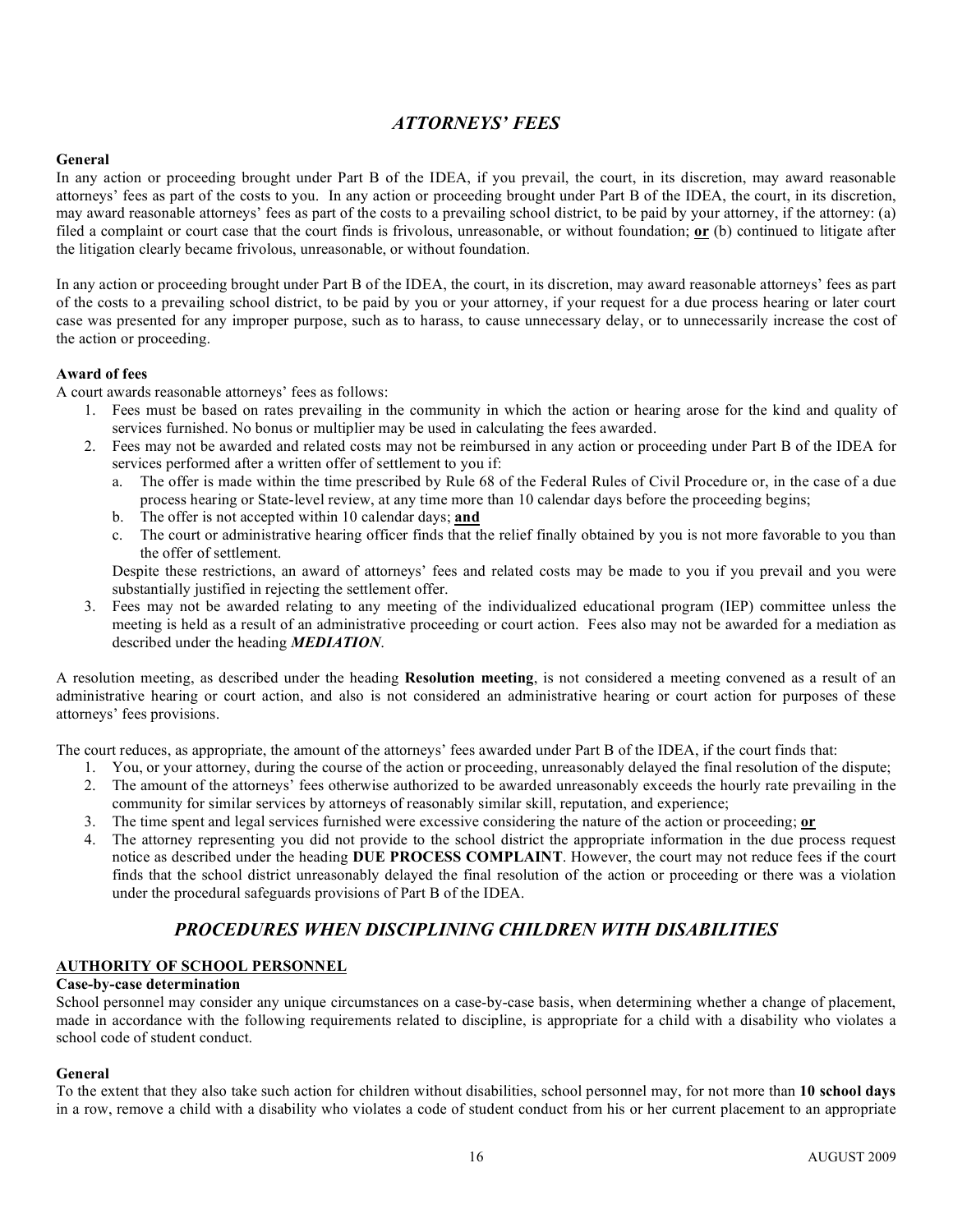interim alternative educational setting (which must be determined by the child's individualized educational program (IEP) committee), another setting, or suspension. School personnel may also impose additional removals of the child of not more than **10 school days** in a row in that same school year for separate incidents of misconduct, as long as those removals do not constitute a change of placement (see **CHANGE OF PLACEMENT BECAUSE OF DISCIPLINARY REMOVALS** for the definition, below). Once a child with a disability has been removed from his or her current placement for a total of **10 school days** in the same school year, the school district must, during any subsequent days of removal in that school year, provide services to the extent required below under the sub-heading **Services**.

## **Additional authority**

If the behavior that violated the student code of conduct was not a manifestation of the child's disability (see **Manifestation determination**, below) and the disciplinary change of placement would exceed **10 school days** in a row, school personnel may apply the disciplinary procedures to that child with a disability in the same manner and for the same duration as it would to children without disabilities, except that the school must provide services to that child as described below under **Services**. The child's IEP committee determines the interim alternative educational setting for such services.

#### **Services**

The services that must be provided to a child with a disability who has been removed from the child's current placement may be provided in an interim alternative educational setting. A school district is only required to provide services to a child with a disability who has been removed from his or her current placement for **10 school days or less** in that school year, if it provides services to a child without disabilities who has been similarly removed. A child with a disability who is removed from the child's current placement for **more than 10 school days** must:

- 1. Continue to receive educational services, so as to enable the child to continue to participate in the general education curriculum, although in another setting, and to progress toward meeting the goals set out in the child's IEP; **and**
- 2. Receive, as appropriate, a functional behavioral assessment, and behavioral intervention services and modifications, that are designed to address the behavior violation so that it does not happen again.

After a child with a disability has been removed from his or her current placement for **10 school days** in that same school year, and **if** the current removal is for **10 school days** in a row or less **and** if the removal is not a change of placement (see definition below), **then** school personnel, in consultation with at least one of the child's teachers, determine the extent to which services are needed to enable the child to continue to participate in the general education curriculum, although in another setting, and to progress toward meeting the goals set out in the child's IEP. If the removal is a change of placement (see definition below), the child's IEP committee determines the appropriate services to enable the child to continue to participate in the general education curriculum, although in another setting, and to progress toward meeting the goals set out in the child's IEP.

# **Manifestation determination**

Within **10 school days** of any decision to change the placement of a child with a disability because of a violation of a code of student conduct (except for a removal that is for **10 school days** in a row or less and not a change of placement), the school district, the parent, and relevant members of the IEP committee (as determined by the parent and the school district) must review all relevant information in the student's file, including the child's IEP, any teacher observations, and any relevant information provided by the parents to determine:

- 1. If the conduct in question was caused by, or had a direct and substantial relationship to, the child's disability; **or**
- 2. If the conduct in question was the direct result of the school district's failure to implement the child's IEP.

If the school district, the parent, and relevant members of the child's IEP committee determine that either of those conditions was met, the conduct must be determined to be a manifestation of the child's disability. If the school district, the parent, and relevant members of the child's IEP committee determine that the conduct in question was the direct result of the school district's failure to implement the IEP, the school district must take immediate action to remedy those deficiencies.

#### **Determination that behavior was a manifestation of the child's disability**

If the school district, the parent, and relevant members of the IEP committee determine that the conduct was a manifestation of the child's disability, the IEP committee must either:

- 1. Conduct a functional behavioral assessment, unless the school district had conducted a functional behavioral assessment before the behavior that resulted in the change of placement occurred, and implement a behavioral intervention plan for the child; **or**
- 2. If a behavioral intervention plan already has been developed, review the behavioral intervention plan, and modify it, as necessary, to address the behavior.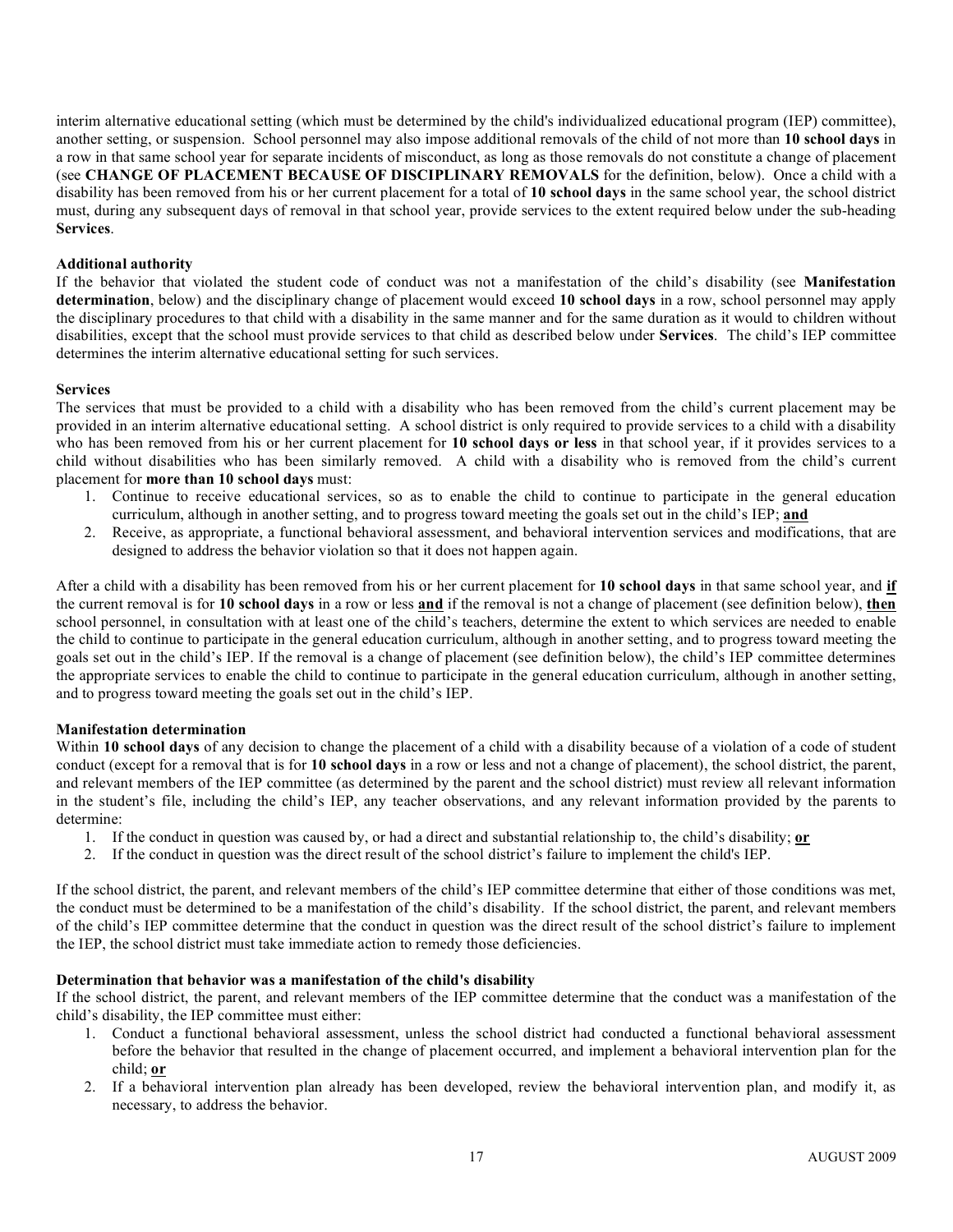Except as described below under the sub-heading **Special circumstances**, the school district must return the child to the placement from which the child was removed, unless the parent and the district agree to a change of placement as part of the modification of the behavioral intervention plan.

# **Special circumstances**

Whether or not the behavior was a manifestation of the child's disability, school personnel may remove a student to an interim alternative educational setting (determined by the child's IEP committee) for up to 45 school days, if the child:

- 1. Carries a weapon (see the definition below) to school or has a weapon at school, on school premises, or at a school function under the jurisdiction of the school district;
- 2. Knowingly has or uses illegal drugs (see the definition below), or sells or solicits the sale of a controlled substance (see the definition below), while at school, on school premises, or at a school function under the jurisdiction of the school district; **or**
- 3. Has inflicted serious bodily injury (see the definition below) upon another person while at school, on school premises, or at a school function under the jurisdiction of the school district.

# **Definitions**

*Controlled substance* means a drug or other substance identified under schedules I, II, III, IV, or V in section 202(c) of the Controlled Substances Act (21 U.S.C. 812(c)). *Illegal drug* means a controlled substance, but does not include a controlled substance that is legally possessed or used under the supervision of a licensed health-care professional or that is legally possessed or used under any other authority under that Act or under any other provision of Federal law. *Serious bodily injury* has the meaning given the term ''serious bodily injury'' under paragraph (3) of subsection (h) of section 1365 of title 18, United States Code. *Weapon* has the meaning given the term ''dangerous weapon'' under paragraph (2) of the first subsection (g) of section 930 of title 18, United States Code.

# **Notification**

On the date it makes the decision to make a removal that is a change of placement of the child because of a violation of a code of student conduct, the school district must notify the parents of that decision, and provide the parents with a procedural safeguards notice (a copy of this document).

#### **CHANGE OF PLACEMENT BECAUSE OF DISCIPLINARY REMOVALS**

A removal of a child with a disability from the child's current educational placement is a **change of placement** if:

- 1. The removal is for more than 10 school days in a row; **or**
- 2. The child has been subjected to a series of removals that constitute a pattern because:
	- a. The series of removals total more than 10 school days in a school year;
	- b. The child's behavior is substantially similar to the child's behavior in previous incidents that resulted in the series of removals; **and**
	- c. Of such additional factors as the length of each removal, the total amount of time the child has been removed, and the proximity of the removals to one another.

Whether a pattern of removals constitutes a change of placement is determined on a case-by-case basis by the school district and, if challenged, is subject to review through due process and judicial proceedings.

## **DETERMINATION OF SETTING**

The individualized educational program (IEP) committee must determine the interim alternative educational setting for removals that are **changes of placement**, and removals under the headings **Additional authority** and **Special circumstances**, above.

# **APPEAL**

**General**

The parent of a child with a disability may file a due process complaint (see above) to request a due process hearing if he or she disagrees with:

- 1. Any decision regarding placement made under these discipline provisions; **or**
- 2. The manifestation determination described above.

The school district may file a due process complaint (see above) to request a due process hearing if it believes that maintaining the current placement of the child is substantially likely to result in injury to the child or to others.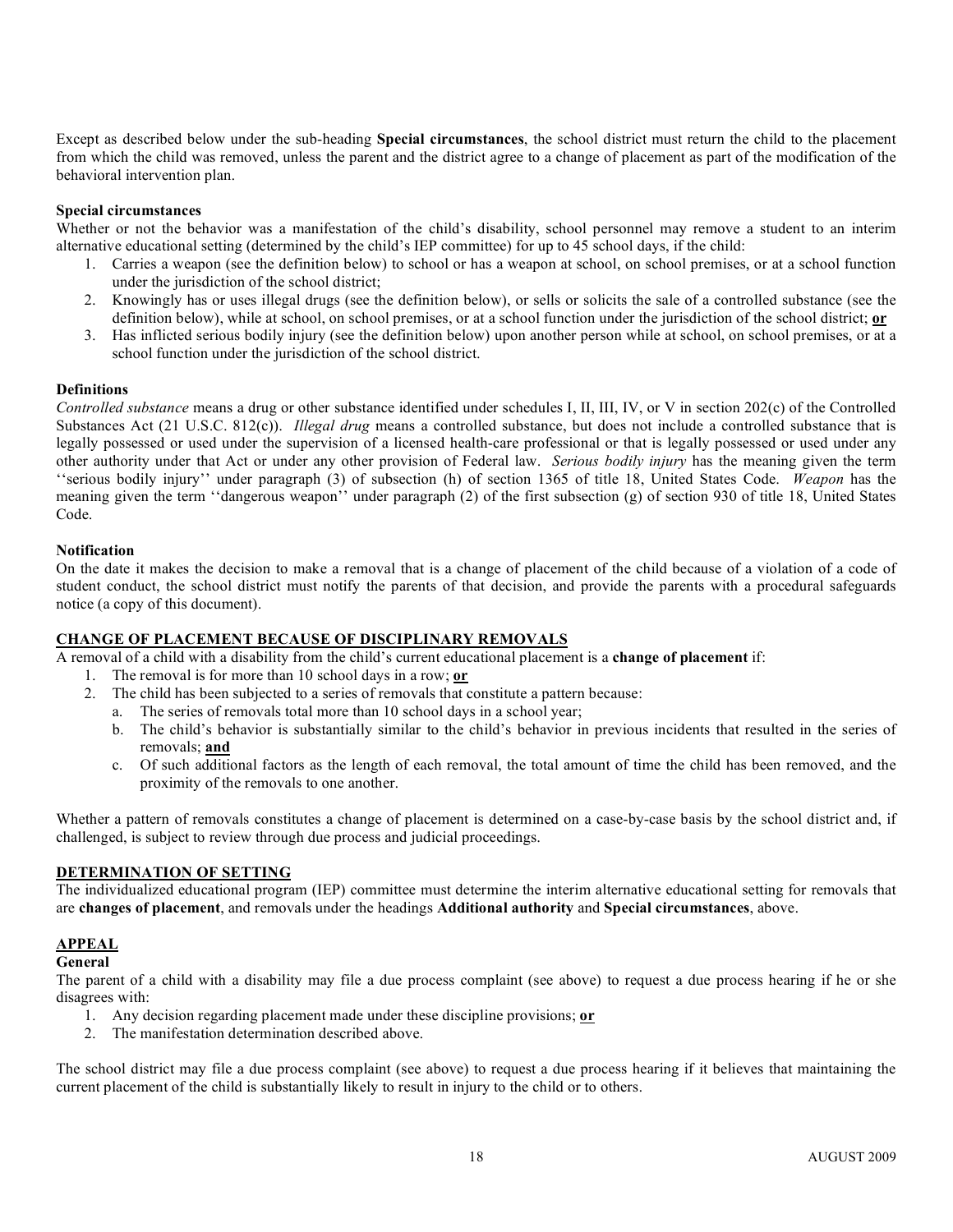# **Authority of hearing officer**

A hearing officer that meets the requirements described under the sub-heading **Impartial hearing officer** must conduct the due process hearing and make a decision. The hearing officer may:

- 1. Return the child with a disability to the placement from which the child was removed if the hearing officer determines that the removal was a violation of the requirements described under the heading **AUTHORITY OF SCHOOL PERSONNEL**, or that the child's behavior was a manifestation of the child's disability; **or**
- 2. Order a change of placement of the child with a disability to an appropriate interim alternative educational setting for not more than 45 school days if the hearing officer determines that maintaining the current placement of the child is substantially likely to result in injury to the child or to others.

These hearing procedures may be repeated, if the school district believes that returning the child to the original placement is substantially likely to result in injury to the child or to others. Whenever a parent or a school district files a due process complaint to request such a hearing, a hearing must be held that meets the requirements described under the headings *DUE PROCESS COMPLAINT PROCEDURES, HEARINGS ON DUE PROCESS COMPLAINTS*, and **Appeal of decisions; impartial review,** except as follows:

- 1. The Nevada Department of Education or school district must arrange for an expedited due process hearing, which must occur within **20** school days of the date the hearing is requested and must result in a determination within **10** school days after the hearing.
- 2. Unless the parents and the school district agree in writing to waive the meeting, or agree to use mediation, a resolution meeting must occur within **seven** calendar days of receiving notice of the due process complaint. The hearing may proceed unless the matter has been resolved to the satisfaction of both parties within **15** calendar days of receipt of the due process complaint.
- 3. A State may establish different procedural rules for expedited due process hearings than it has established for other due process hearings, but except for the timelines, those rules must be consistent with the rules in this document regarding due process hearings.

A party may appeal the decision in an expedited due process hearing in the same way as the party may appeal decisions in other due process hearings (see **APPEALS**, above).

# **PLACEMENT DURING APPEALS**

When, as described above, the parent or school district has filed a due process complaint related to disciplinary matters, the child must (unless the parent and the school district agree otherwise) remain in the interim alternative educational setting pending the decision of the hearing officer, or until the expiration of the time period of removal as provided for and described under the heading **AUTHORITY OF SCHOOL PERSONNEL**, whichever occurs first.

# **PROTECTIONS FOR CHILDREN NOT YET ELIGIBLE FOR SPECIAL EDUCATION AND RELATED SERVICES General**

If a child has not been determined eligible for special education and related services and violates a code of student conduct, but the school district had knowledge (as determined below) before the behavior that brought about the disciplinary action occurred, that the child was a child with a disability, then the child may assert any of the protections described in this notice.

# **Basis of knowledge for disciplinary matters**

A school district must be deemed to have knowledge that a child is a child with a disability if, before the behavior that brought about the disciplinary action occurred:

- 1. The parent of the child expressed concern in writing that the child is in need of special education and related services to supervisory or administrative personnel of the appropriate educational agency, or a teacher of the child;
- 2. The parent requested an evaluation related to eligibility for special education and related services under Part B of the IDEA; **or**
- 3. The child's teacher, or other school district personnel expressed specific concerns about a pattern of behavior demonstrated by the child directly to the school district's director of special education or to other supervisory personnel of the school district.

#### **Exception**

A school district would not be deemed to have such knowledge if:

- 1. The child's parent has not allowed an evaluation of the child or refused special education services; **or**
- 2. The child has been evaluated and determined to not be a child with a disability under Part B of the IDEA.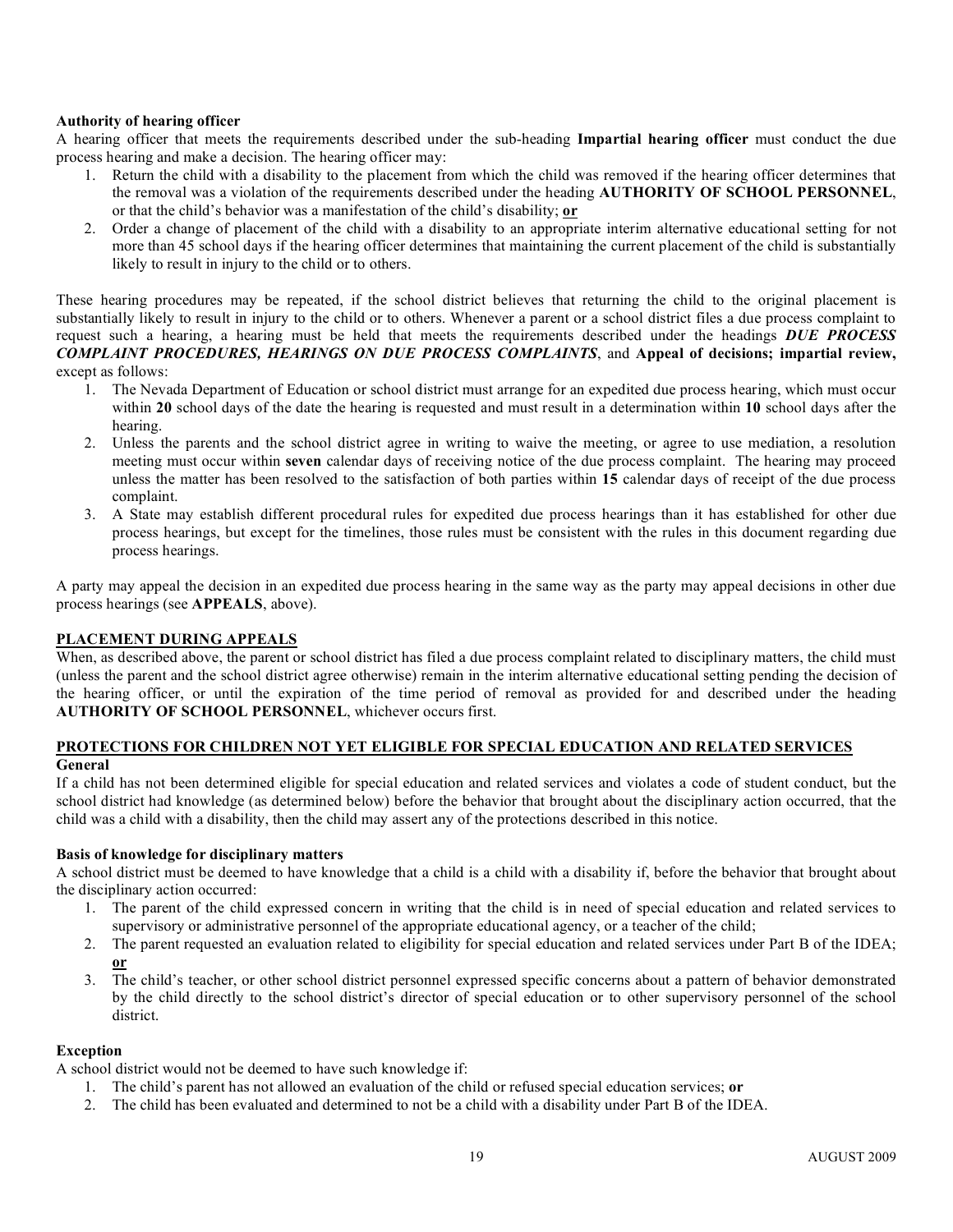# **Conditions that apply if there is no basis of knowledge**

If prior to taking disciplinary measures against the child, a school district does not have knowledge that a child is a child with a disability, as described above under the sub-headings **Basis of knowledge for disciplinary matters** and **Exception**, the child may be subjected to the disciplinary measures that are applied to children without disabilities who engaged in comparable behaviors. However, if a request is made for an evaluation of a child during the time period in which the child is subjected to disciplinary measures, the evaluation must be conducted in an expedited manner. Until the evaluation is completed, the child remains in the educational placement determined by school authorities, which can include suspension or expulsion without educational services. If the child is determined to be a child with a disability, taking into consideration information from the evaluation conducted by the school district, and information provided by the parents, the school district must provide special education and related services in accordance with Part B of the IDEA, including the disciplinary requirements described above.

# **REFERRAL TO AND ACTION BY LAW ENFORCEMENT AND JUDICIAL AUTHORITIES**

Part B of the IDEA does not:

- 1. Prohibit an agency from reporting a crime committed by a child with a disability to appropriate authorities; **or**
- 2. Prevent State law enforcement and judicial authorities from exercising their responsibilities with regard to the application of Federal and State law to crimes committed by a child with a disability.

#### **Transmittal of records**

If a school district reports a crime committed by a child with a disability, the school district:

- 1. Must ensure that copies of the child's special education and disciplinary records are transmitted for consideration by the authorities to whom the agency reports the crime; **and**
- 2. May transmit copies of the child's special education and disciplinary records only to the extent permitted by FERPA.

# *REQUIREMENTS FOR UNILATERAL PLACEMENT BY PARENTS OF CHILDREN IN PRIVATE SCHOOLS AT PUBLIC EXPENSE*

#### **GENERAL**

Part B of the IDEA does not require a school district to pay for the cost of education, including special education and related services, of your child with a disability at a private school or facility if the school district made a free appropriate public education (FAPE) available to your child and you choose to place the child in a private school or facility. However, the school district where the private school is located must include your child in the population whose needs are addressed under the Part B provisions regarding children who have been placed by their parents in a private school under 34 CFR §§300.131 through 300.144.

#### **Reimbursement for private school placement**

If your child previously received special education and related services under the authority of a school district, and you choose to enroll your child in a private preschool, elementary school, or secondary school without the consent of or referral by the school district, a court or a hearing officer may require the agency to reimburse you for the cost of that enrollment if the court or hearing officer finds that the agency had not made a free appropriate public education (FAPE) available to your child in a timely manner prior to that enrollment and that the private placement is appropriate. A hearing officer or court may find your placement to be appropriate, even if the placement does not meet the State standards that apply to education provided by the Nevada Department of Education and school districts.

#### **Limitation on reimbursement**

The cost of reimbursement described in the paragraph above may be reduced or denied:

- 1. If: (a) At the most recent individualized educational program (IEP) meeting that you attended prior to your removal of your child from the public school, you did not inform the IEP committee that you were rejecting the placement proposed by the school district to provide FAPE to your child, including stating your concerns and your intent to enroll your child in a private school at public expense; or (b) At least 10 business days (including any holidays that occur on a business day) prior to your removal of your child from the public school, you did not give written notice to the school district of that information;
- 2. If, prior to your removal of your child from the public school, the school district provided prior written notice to you, of its intent to evaluate your child (including a statement of the purpose of the evaluation that was appropriate and reasonable), but you did not make the child available for the evaluation; **or**
- 3. Upon a court's finding that your actions were unreasonable.